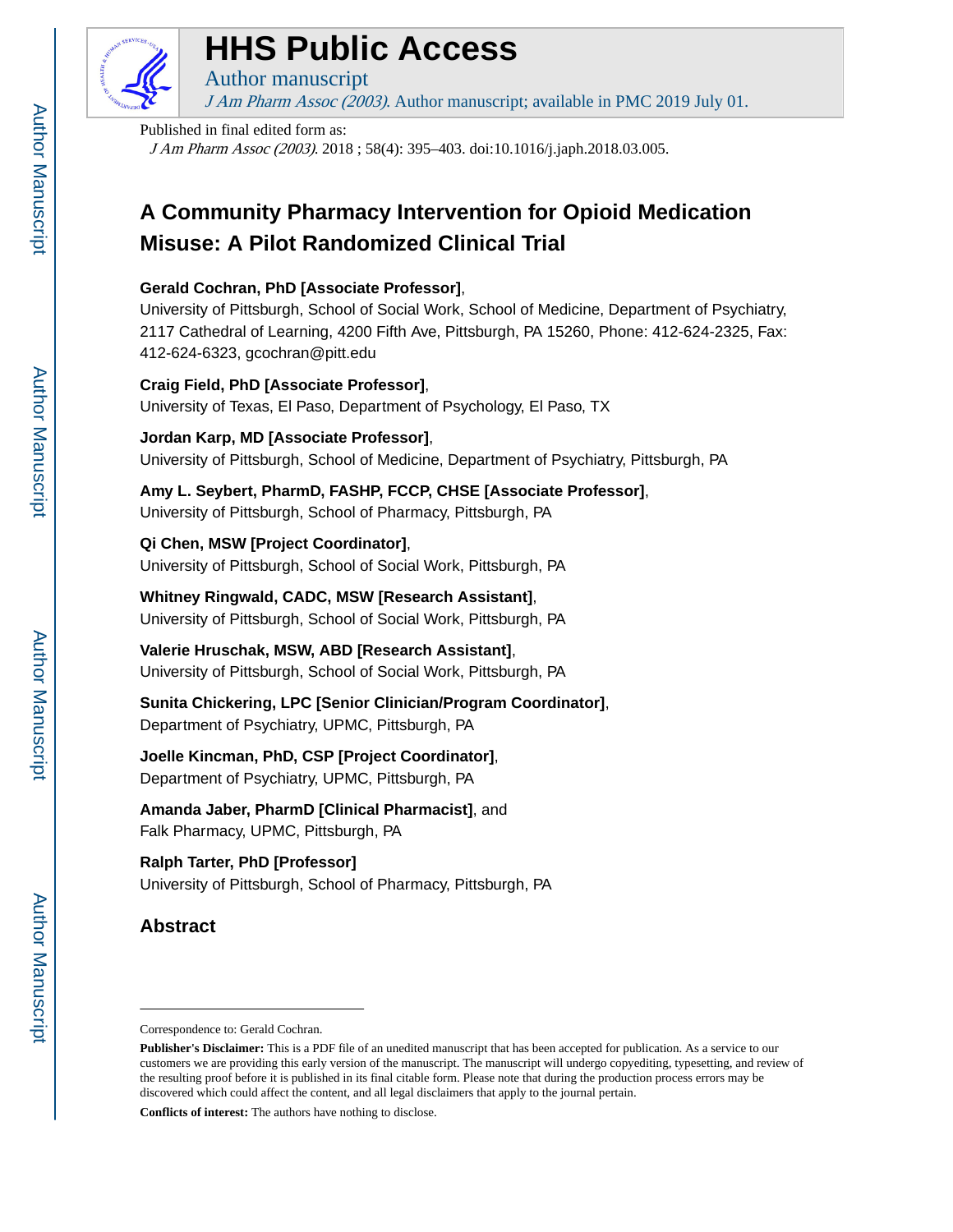**Objective—**Community pharmacy continues to play a crucial role in the national response to the opioid epidemic. The purpose of this article is to describe the protocol for a pilot study that is examining the feasibility and acceptability of the Motivational Intervention-Medication Therapy Management (MI-MTM) model. This study also examines the preliminary clinical effect of MI-MTM for improving opioid medication misuse and patient activation in self-management of health conditions that increase risk for misuse.

**Design—**MI-MTM is a pharmacy-based integrated care model made up of 4 evidence-based practices, including: medication therapy management; brief motivational intervention; patient navigation, and naloxone training and referral. To test MI-MTM in comparison to Standard Medication Counseling (SMC), we are conducting a 2 group randomized single-blinded controlled trial with assessments at 3 time points.

**Setting and Participants—**The study is being conducted within a western Pennsylvania university-based community pharmacy with 46 patients with opioid misuse (MI-MTM=23, SMC=23).

**Outcomes measures—**Feasibility will be measured by capturing patient completion rate of MI-MTM sessions. Acceptability will be measured by administering satisfaction surveys regarding pharmacist and patient navigator services. Acceptability will also be captured by conducting intensive qualitative interviews. Preliminary effect of the intervention on misuse will be measured using the Prescription Opioid Misuse Index and the Opioid Compliance Checklist. Activation in self-management will be measured using the Patient Activation Measure.

**Results—**This project is currently recruiting and results are forthcoming.

**Conclusion—**This study is the first in the US to implement an evidence-based integrated behavioral intervention into the community pharmacy setting to address opioid medication misuse among pharmacy patients. The results of this study will provide necessary foundational data that allows further testing of this intervention model in a larger trial.

## **Background**

Nearly 12.5 million individuals in 2015 in the US reported misuse of opioid pain-relievers in the past year,<sup>1</sup> with approximately 36% obtaining opioid medications for misuse through filling medications from a prescriber.<sup>1</sup> Medical claims analyses show up to 24% of patients within chronic pain conditions have behaviors indicative of opioid medication misuse.<sup>2</sup> Opioid medication misuse behaviors include early refills, taking medications at higher doses or more frequently than prescribed, doctor shopping, and using medications to deal with problems or for psychoactive effects.<sup>2,3</sup> Individuals who misuse prescription opioids are likely to have comorbid mental and behavioral health disorders<sup>2,4–6</sup> as well as physical health concerns, such as pain and poor general health.<sup>5,7</sup> Administrative claims analyses show a more than two-fold increased likelihood for opioid medication overdose among those who misuse.<sup>8</sup>

These data underscore the urgent need for expansion of misuse identification, intervention services, and linkage with care across the health care continuum. Patients engaged in misuse who have these complex chronic health conditions may benefit from interventions that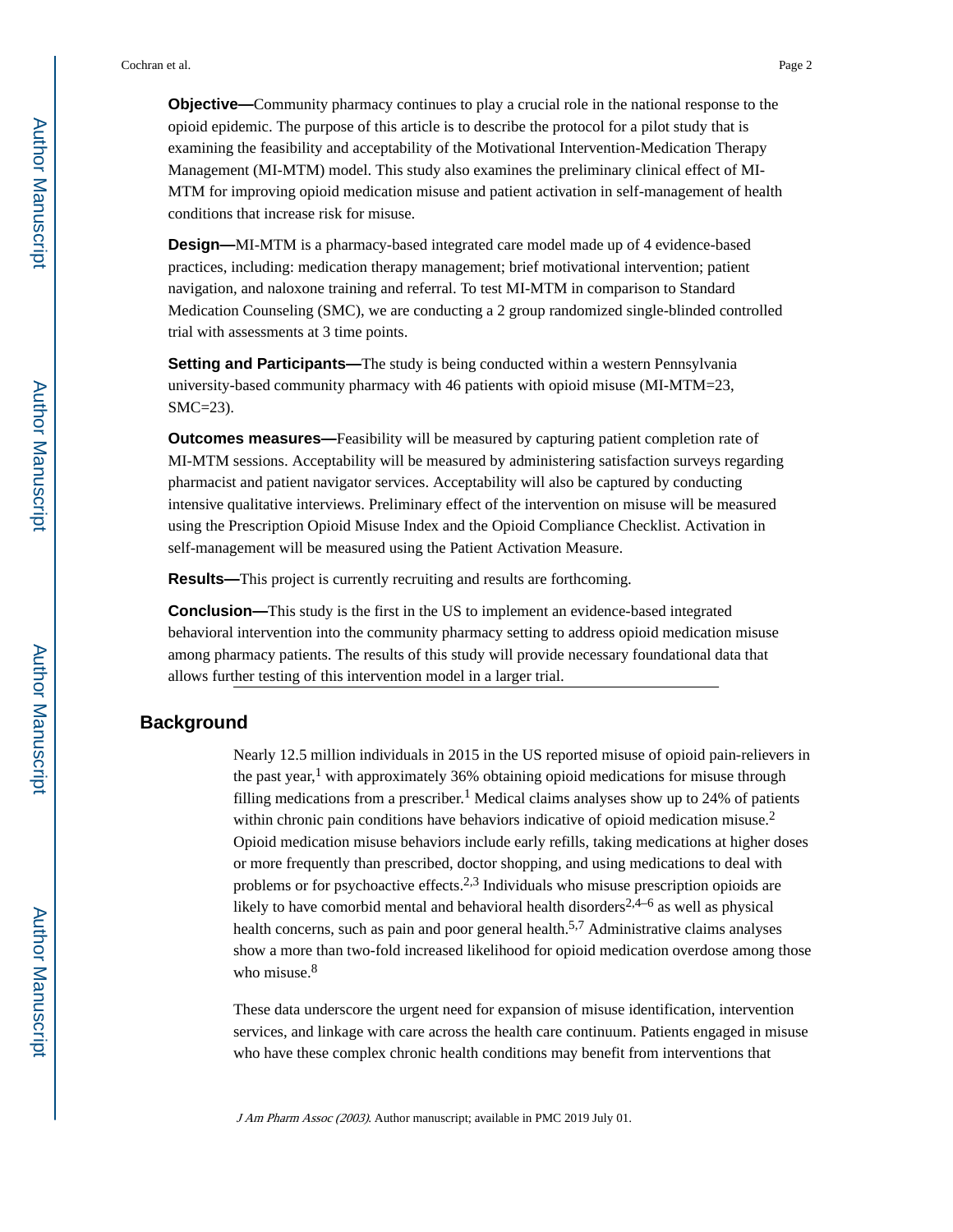address two critical areas. First, interventions must target medication misuse behaviors. Second, interventions also must target aiding patients to navigate and access health and social service systems in order to successfully engage in and adhere to care for conditions that may be associated with increased misuse risk. $9,10$ 

#### **Community Pharmacy Opportunity for Intervention**

Community pharmacy settings play an important role in addressing the opioid epidemic. Community pharmacies are among primary sources where patients legally fill opioid prescriptions that are often misused.<sup>11,12</sup> Approximately 36% of patients in the US who reported misuse of opioid medications in 2015 obtained them through filling medications from a prescriber.<sup>1</sup> Community pharmacies present a potentially abundant resource for addressing the opioid epidemic nationally. Specifically, there are more than 60,000 community pharmacies that employ more than  $170,000$  pharmacists in the US.<sup>13</sup> The pharmacist is one of the most accessible healthcare professions in the country, with nearly 93% of Americans living within 5 miles of a pharmacy.<sup>14</sup> Further, pharmacists are also ranked among the top 2 most trusted professionals in the  $US<sub>15</sub>$  with research showing patients are willing to receive behavioral health information from these professionals.16 Data from the membership of the National Community Pharmacists Association show that more than 40% of community pharmacies have private counseling rooms where pharmacists can discretely provide care to patients and maintain confidentiality.<sup>17</sup>

Our previous research has documented that there is significant pharmacist interest in engaging patients who misuse opioid medications,  $18.19$  and that patients can be identified for misuse in this setting.20 Specifically, our previous research of 333 adult non-cancer patients filling opioid pain medications in 4 rural/urban community pharmacies showed opioid medication misuse among  $15.1\%$  of patients.<sup>20</sup> These data also documented those positive for misuse have high rates of concomitant health problems that increase chances for misuse, which include depression (49%), post-traumatic stress disorder (PTSD; 37.5%), hazardous alcohol use (31.3%), illicit drug use (22.5%), and levels of poor general health (89.6%) and severe pain surpassing US norms (91.8%). A total of 98% of patients with misuse had  $\overline{1}$  of these concomitant health conditions.

## **Objectives**

Altogether, given the: (1) critical need to expand the response to the opioid epidemic; (2) the high potential value of expanding the response by increasing the role of community pharmacy; and (3) the promising empirical foundation for delivering a community pharmacy-based intervention for opioid medication misuse; this article describes the intervention, methods of evaluation, and practice implications of a clinical study that is testing the feasibility, acceptability, and preliminary clinical effect of the Motivational Intervention-Medication Therapy Management Model (MI-MTM; Clinical trial registration: NCT03149718). To our knowledge, this study is the first in the US to implement an evidence-based integrated behavioral intervention into the community pharmacy setting to address opioid medication misuse among pharmacy patients.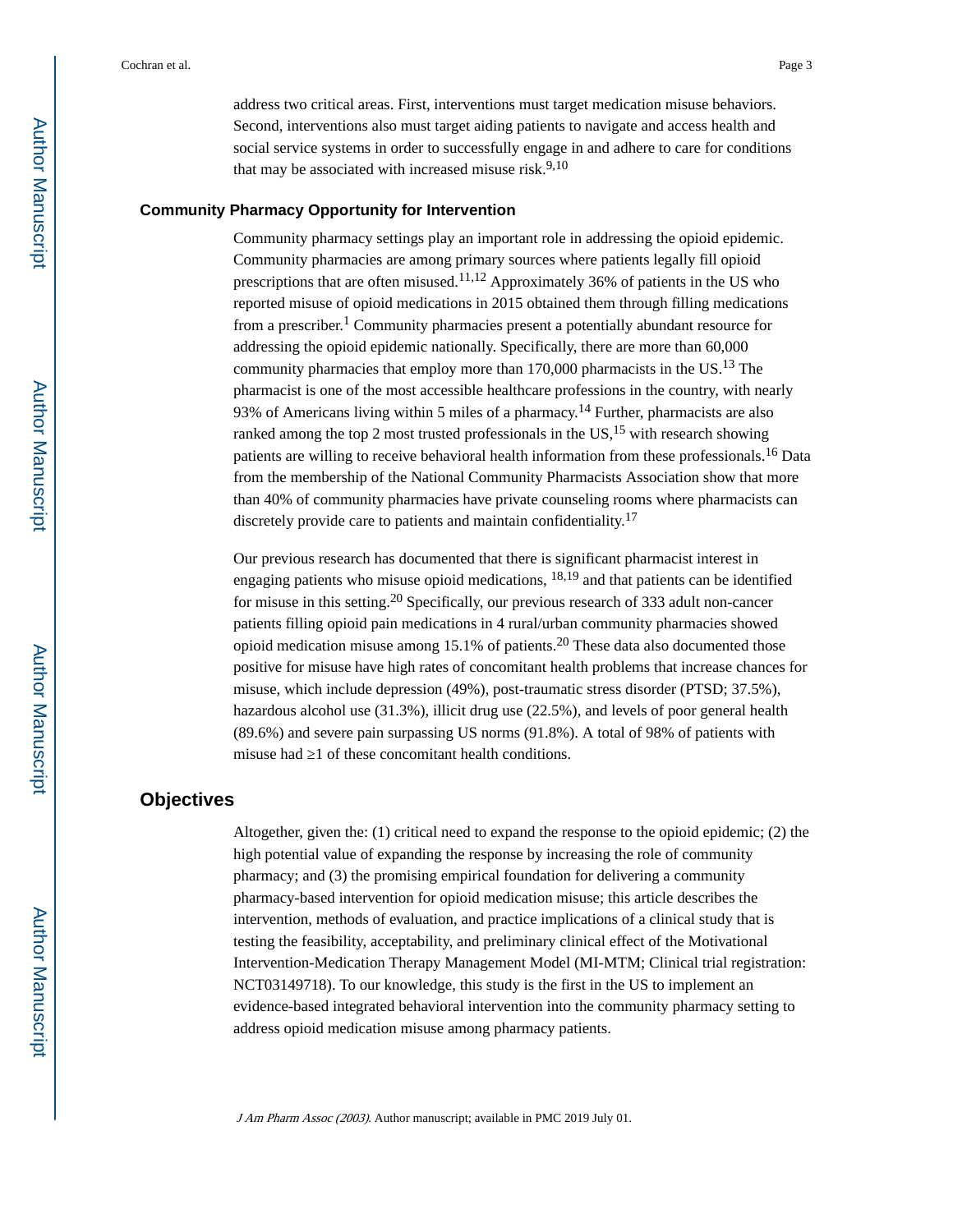## **Methods**

The design for this project is a one community pharmacy site single-blinded 2 group randomized controlled trial (RCT). Staff members conducting data collection will be blinded to intervention condition. This design was the optimal choice given that we were interested in testing MI-MTM in comparison to standard care, and a RCT enables control for threats to internal validity. Patients in this project are being recruited at a western Pennsylvania university-based community pharmacy setting. We selected this pharmacy as recruitment site for this study because: (1) it is located in a region of Pennsylvania with the second highest rate of opioid misuse  $(4.21\%)$ ;<sup>21</sup> (2) while it is affiliated with large medical center with extensive resources, it maintains a patient and community-centered focus, thus characterizing both chain and independent pharmacies; (3) it serves medically complex patients who regularly fill/refill prescriptions, and (4) typical of many community pharmacies, it has a private counseling room. The pharmacy cares for patients from the region, university staff/faculty, and local community.

#### **Misuse Screening**

As patients present at the pharmacy to pick up their opioid pain medications, the study pharmacist is informed by staff of a potentially eligible patient. The study pharmacist approaches the patient at the counter and inquiries about interest in taking a brief electronic tablet-based health screen (<5 minutes) with the opportunity of compensation if the patient qualifies, enrolls, and participates in the study. Patients are asked on the tablet to verify they are English speaking, 18 years, and not receiving cancer treatment. We specifically elected to exclude patients with cancer as this is a common exclusion in opioid misuse research<sup>2,4,8</sup> given that appropriate/inappropriate opioid utilization among these patients is not wellunderstood or described in the field. Patients meeting these criteria continue misuse screening.

Opioid medication misuse is determined by a positive screen score of ≥2 on the Prescription Opioid Misuse Index (POMI; see outcomes section for validity/reliability<sup>22</sup>). We selected this measure for misuse given its strong empirical support,  $^{22}$  and compared to other measures, it is both brief and is publicly available at no cost—which may support its potential future utilization in practice. Furthermore, this measure also is a conceptual base for a similar claims-based indicator of misuse,  $2$  which likewise has robust validity  $2.23$  and can be valuable for system-level monitoring of misuse behaviors. Table 1 displays the specific individual items that comprise the POMI, which captures behaviors such as seeking early refills, taking medications at higher doses or more frequently than prescribed, doctor shopping, and using medication to deal with problems or for psychoactive effects.<sup>2,3</sup> A selfreport screening was selected (opposed to biochemical screening) because: (1) self-report is less invasive for patients than biochemical tests (e.g., urine, blood); (2) self-report measures are easily completed as patients wait for medications to be filled; (3) self-report screening is in-line with current screenings in general medical settings, and (4) our previous research has shown a non-trivial portion of patients will self-report misuse.<sup>24</sup>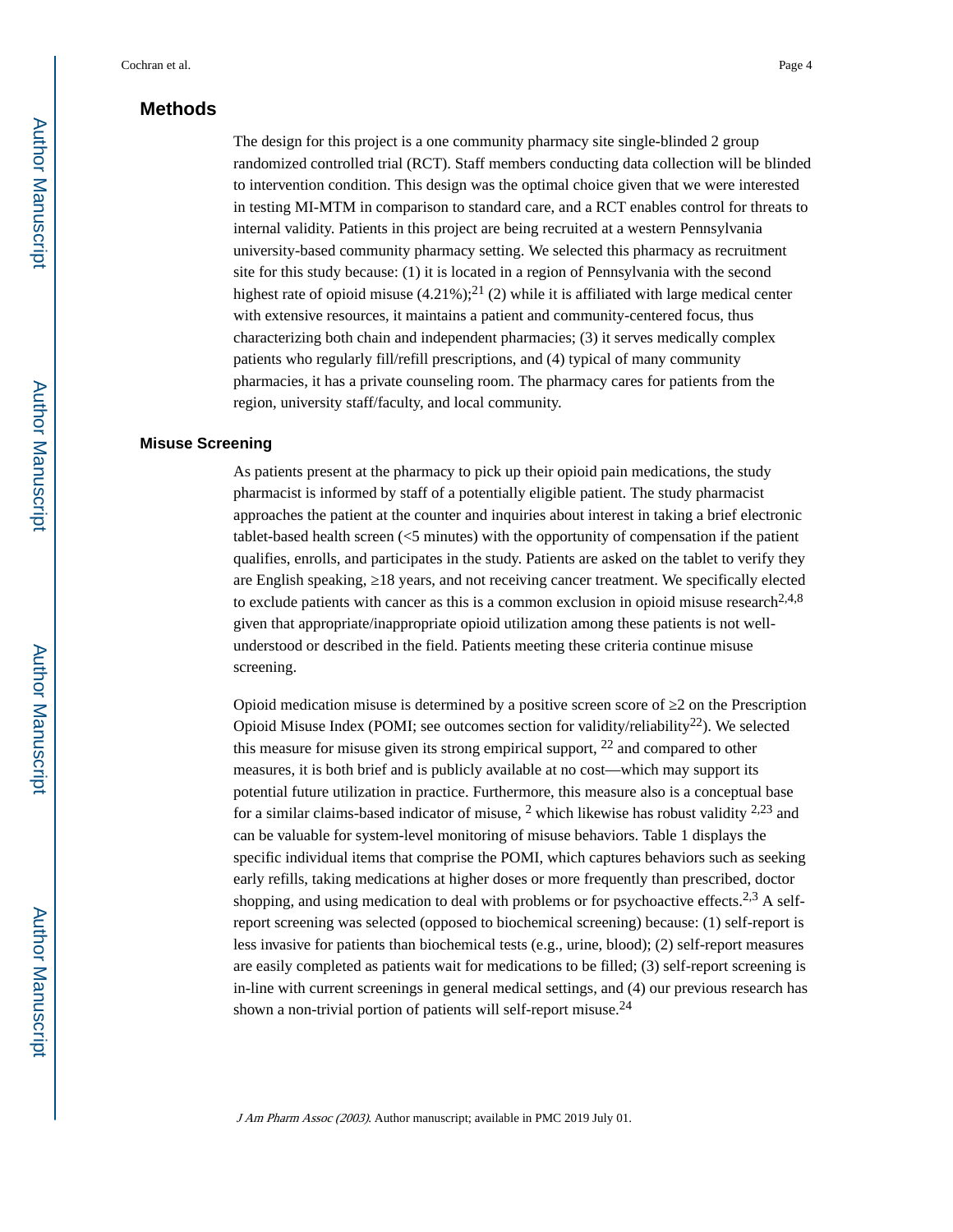#### **Inclusion/Exclusion Criteria and Intervention**

Patients with positive opioid misuse are eligible to be included in this study. Exclusion criteria and rationale are detailed in Table 2. Patients are excluded from participation based on pregnancy, a psychotic/manic episode in the last 30 days, filling buprenorphine only, inability to provide contact information, and planning to move residences within the next 3 months. Patients filling opioid medications for short-term pain are not excluded. In the planning phase of the study, we did not anticipate patients with acute conditions would qualify for misuse given the short duration of their opioid exposure. However, if these patients qualify for misuse, it is important to examine if MI-MTM benefits them. Patients excluded are given educational information about medication misuse, and research staff members assist them to seek additional care if desired. However, we do not exclude patients with severe substance use problems (e.g., daily illicit use) given that MI-MTM has the capacity to refer and assist patients to engage in treatment. Patients who screen positive for misuse that are interested and consent to participate are given a baseline assessment and randomly assigned on a 1:1 ratio to Standard Medication Counseling (SMC) or MI-MTM.

#### **Control Condition**

Standard Medication Counseling (SMC) is the control condition for this study as it is the Centers for Medicaid and Medicare Services requirement for pharmacists in the US wherein patients filling prescriptions receive information and opt-in counseling.<sup>25</sup> We chose to employ SMC only, not augmented with a higher level of care as a control given our concern for additional burden on pharmacy staff and to ensure a real-world comparison for MI-MTM. SMC in Pennsylvania requires pharmacists to: (1) offer counseling, (2) document counseling has been offered, (3) document patient refusal of counseling, (4) offer a counseling process for patients not present (i.e., a call-in number for mailed medications; not applicable in the current study), (5) discuss generic prescription substitution, (6) distribute written medication materials. The duration of SMC in the current study is a single 5–10 minute session delivered by a pharmacist other than the study pharmacist. Because of these regulatory requirements, all study participants will receive SMC with a non-study pharmacist who possesses equivalent education and professional training to the study pharmacist when they pick up their medications (a non-study pharmacist in order to prevent condition contamination).

#### **Intervention/Development**

Described in detail elsewhere,<sup>26</sup> to develop the study MI-MTM intervention, experts were gathered in a one day meeting. This meeting followed an evidence-based protocol designed for adapting behavioral interventions.<sup>27</sup> We applied this framework to adapting Screening, Brief Motivational Intervention, and Referral to Treatment for opioid medication misuse among pharmacy patients.<sup>26</sup> Experts included: an opioid overdose prevention and harm reduction expert (n=1), health services pharmacy expert (n=1), pharmacologic opioid treatment expert (n=1), practicing addiction pharmacist (n=1), psychosocial addiction treatment expert  $(n=1)$ , practicing community pharmacists  $(n=2)$ , behavioral intervention experts (n=3), and brief intervention and addiction experts (n=4).<sup>26</sup> Results of thematic analysis of the meeting recording showed attendees recognized Screening, Brief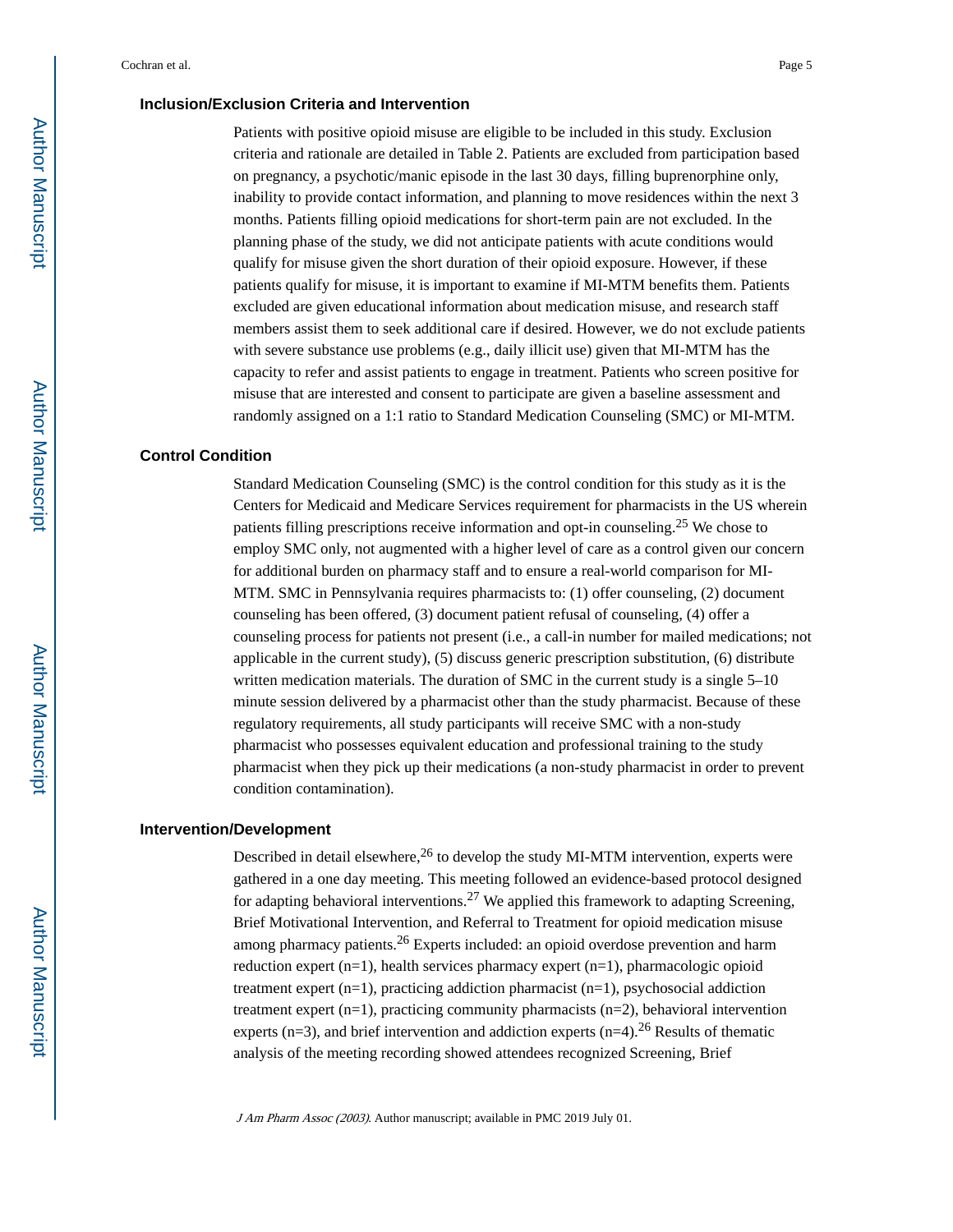Motivational Intervention, and Referral to Treatment alone, while having many necessary components for eliminating misuse, would be strengthened by combining it with additional evidence-based practices—specifically Medication Therapy Management (MTM) for medication adherence, Patient Navigation (PN) to activate patients in self-management of health conditions that elevate risk for misuse, and naloxone training and referral to safeguard against fatal overdose.<sup>26</sup>

Thus, MI-MTM is the overarching model made up of 4 evidence-based components, which components include: Medication Therapy Management (MTM); Brief Motivational Intervention (BMI); Patient Navigation (PN), and naloxone training and referral (Table 3). Each component is sequentially delivered within the model and addresses a critical aspect of opioid medication misuse and risk for misuse. The pharmacy-based portion of MI-MTM (MTM combined with BMI) is delivered by a PharmD level pharmacist. The study pharmacist was selected based on this individual's previous MTM training, interest, and availability in the pharmacy. All other components of MI-MTM (PN and naloxone referral) are delivered by a master's level navigator, both of whom are trained in motivational interviewing.28 The study pharmacist and navigator each received 16 hours of motivational interviewing training 28 tailored to the study intervention protocol, which focuses on opioid misuse and health behavior. Motivational interviewing was selected as the paradigm for therapeutic communication given its broad effectiveness and application in health care settings and health behavior change.<sup>28</sup> MI-MTM sessions (both the pharmacist portion and navigation) are all set up on an appointment basis and all audio-recorded, with a small subgroup of recordings randomly selected for fidelity review based on session checklists developed by the study team, which recording and fidelity assessment is common in intervention development studies such as this project.<sup>29,30</sup> The pharmacist, patient navigator, and participants are not blinded to recordings happening. Fidelity review for all portions of the intervention will be carried out regularly throughout the course of the study for quality assurance and to provide feedback for improvement.

Before beginning the pharmacist or navigator portions of the interventions, the study pharmacist and patient navigator receive a baseline report of physical, mental, and behavioral health status of participants based on the baseline assessment. Presentation of these data to the study pharmacist and navigator is intended to simulate health and prescription record information that may be available to care professionals within a managed care environment.

**Medication therapy management—**The first MI-MTM component is Medication Therapy Management (MTM) targeting improvement in opioid medication adherence. MTM is an evidence-based intervention delivered in community pharmacy involving a 30 minute session where medications are reviewed and medication-related barriers are addressed. The overarching MTM framework is particularly relevant compared to other possible models given its common use in pharmacy practice and because is reimbursable by Medicare and several commercial insurance plans,  $31$  which could provide a conduit for potential scalability in the future. A core goal of MTM is to empower patients in the active management of their medications.32–34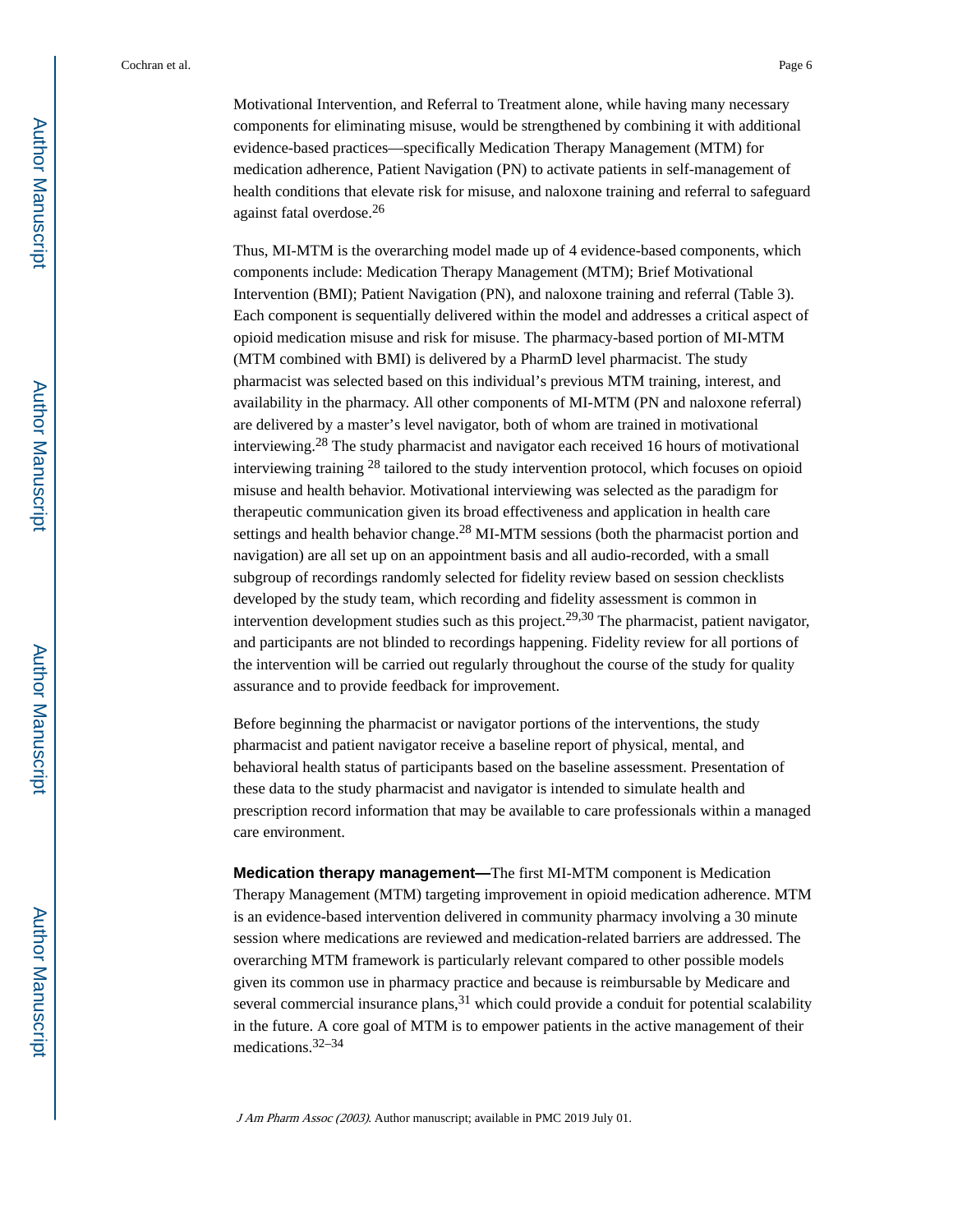MTM in the current study is based on the American Pharmacists Association and National Association of Chain Drug Stores Foundation service model.<sup>35</sup> The pharmacist in the current study will interact with participants one-on-one in a private room to conduct MTM with emphasis on opioid medication, wherein the pharmacist: (1) reviews the opioid medication(s) being taken and any possible problematic interactions, (2) discusses misuse screening results, (3) explores behaviors indicative of misuse (e.g., early refills, taking medications too often/higher dosages than prescribed), and (4) identifies/documents possible targets for adherence improvement.

**Brief motivational intervention—**BMI is subsequently delivered within the MTM session to address opioid medication misuse. BMI is a widely used and reimbursable<sup>36</sup> evidence-based standard of care for addressing alcohol problems<sup>37–40</sup> and drug use<sup>41–43</sup> in a variety of ambulatory and inpatient healthcare settings. BMI delivered by pharmacists and other providers has demonstrated positive outcomes for medication adherence.44–48 Individuals with problematic prescription opioid use have also shown significant misuse reductions following BMI.<sup>42</sup>

The current BMI intervention delivered is based on motivational interviewing, a brief evidence-based approach for promoting health behavior change. 28 Pharmacists delivering BMI in this study: (1) facilitate a non-directive discussion regarding motivation to change, (2) discuss importance/confidence to avoid misuse, (3) assist to resolve ambivalence towards eliminating misuse, and, if appropriate (5) refer to substance treatment. BMI sessions specifically include referral to PN (i.e., Patient Navigation). To conclude the session, pharmacists provide a written record of change plans to participants. The MTM and BMI components of MI-MTM are a single 30–45 minute session (a common duration for medication counseling in outpatient pharmacies<sup>49</sup>).

**Patient navigation and naloxone—PN** is the primary target of referral following the SBIRT component of MI-MTM, with PN's objective being to increase patient engagement in self-management of health conditions that elevate risk for misuse. Patient navigation, opposed to other care models, was selected because of its focus on chronic condition management within health care systems given the multiple care needs patients with misuse possess. PN is distinct from other models such as care coordination or case management as it focuses on guiding patients through complex/fragmented healthcare and social systems. 50,51 PN has a strong evidence base for self-management activities and chronic disease prevention, such as cancer screening/treatment, accessing primary care services, and cardiovascular health promotion.9,52 PN specifically encompasses 2 complementary and necessary themes, which unite and permeate PN models. First, PN breaks down barriers that prevent patients, typically the underserved, from accessing healthcare services. 9,52 Second, to understand the patient and address their barriers to care, patient navigators develop oneon-one relationships to provide personalized support focusing on individual needs.<sup>9,52</sup>

In the current study, participants are referred to PN within 1 day of completion of the pharmacist portion of the MI-MTM intervention. PN will involve 8 weekly telephonic sessions lasting 30–45 minutes (telephonic in order to support lower-costs, sustainability, and scalability). Session 1 involves development of therapeutic alliance/rapport and goal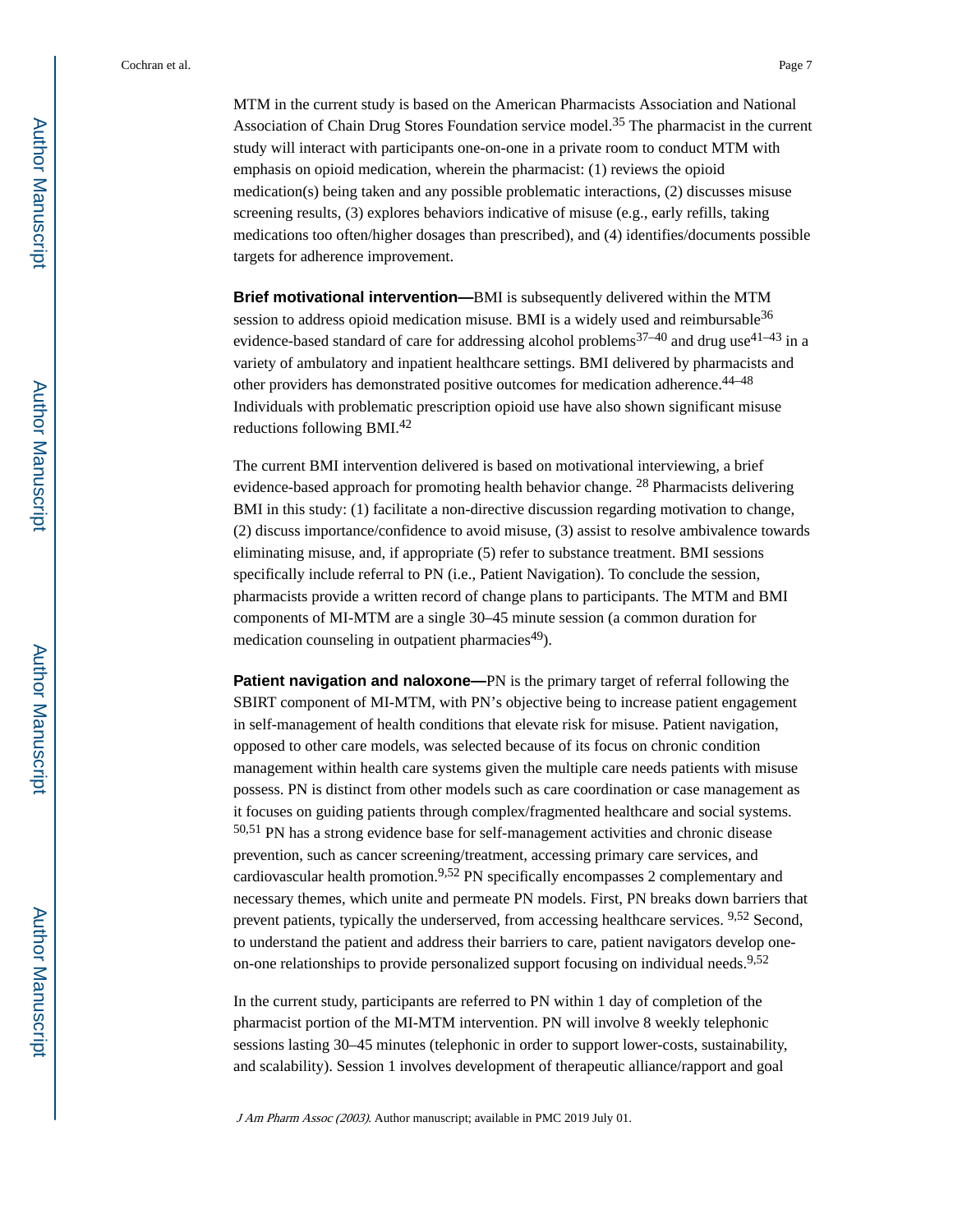setting. Sessions 2–3 focus on identifying barriers and problem resolutions. The navigator elicits motivation and discusses this in context to readiness to change heath behavior and self-management skills. Sessions 2–3 also involve navigators supporting/assisting patients to fill out paperwork and enroll in needed social services and/or mental, behavioral, physical healthcare. For session 4, all MI-MTM recipients review the Substance Abuse and Mental Health Services Administration Overdose Prevention Tool-kit<sup>53</sup> with the navigator and are referred/directed to a naloxone prescription/training. Naloxone is recommended for all patients given increased chances for overdose among this population.23 All states possess naloxone access laws,<sup>54</sup> and 40 states specifically having standing order policies.<sup>55</sup> Sessions 5–7 focus on encouraging and reinforcing treatment adherence, reviewing and identifying other care needs, and offering linkages to service providers as applicable. The final session examines continued challenges to self-care and goals and formulates plans to continue progress post-PN.

#### **Sample Size and Justification**

Sample size is not based on a power estimate. Rather, sample size is based on our pilot work for how many patients can be screened and consented within the study timeframe.56 Not powering this study was appropriate given the pilot nature of this trial assessing feasibility, acceptability, preliminary clinical effect of the proposed intervention, and limitations of the budget. Based on calculations of recruitment patient flow from our pilot work, we will have a misuse positive rate at this pharmacy of 17%. If we are able to screen 80% of our anticipated patients filling opioids over 14 months (N=424), and if we have 80% consent rate, we have sufficient time and resources to recruit 46 participants (SMC=23, MI-MTM=23).

#### **Assessment and Compensation**

Outcome data are collected in-person by research assistants who are assisting participants to complete self-administered portions of the questionnaires (Table 4). All participants are assessed at baseline, 2 months (upon PN completion for MI-MTM recipients), and 3 months at the study pharmacy or other appropriate locations. Participants are compensated \$20 for the baseline assessment, \$30 for the 2-month assessment, and \$75 for the 3-month assessment.

#### **Feasibility and Acceptability Outcomes**

A construct chart for all quantitative study measures can be seen in Table 4. Achievement of feasibility is being measured by delivery of all intervention components to 85% of MI-MTM recipients. Achievement of MI-MTM acceptability is being measured at month 2 and is captured by intensive audio-recorded qualitative interview following a semi-structured interview guide focusing on participant opinions and experience with MI-MTM. Interviews will last 30 minutes. Acceptability is also being captured at month 2 by assessing patient satisfaction using the Patient Satisfaction Survey for Comprehensive Medication Management (PSSCMM),<sup>57</sup> a reliable and content/factorial valid 10-item self-report instrument<sup>57</sup> that assesses patient satisfaction with the pharmacist-delivered portion of MI-MTM. Satisfaction is also being captured by the Patient Satisfaction Questionnaire-18  $(PSQ-18)$ ,<sup>58</sup> a reliable and criterion valid 18-item self-report instrument<sup>58,59</sup> that assesses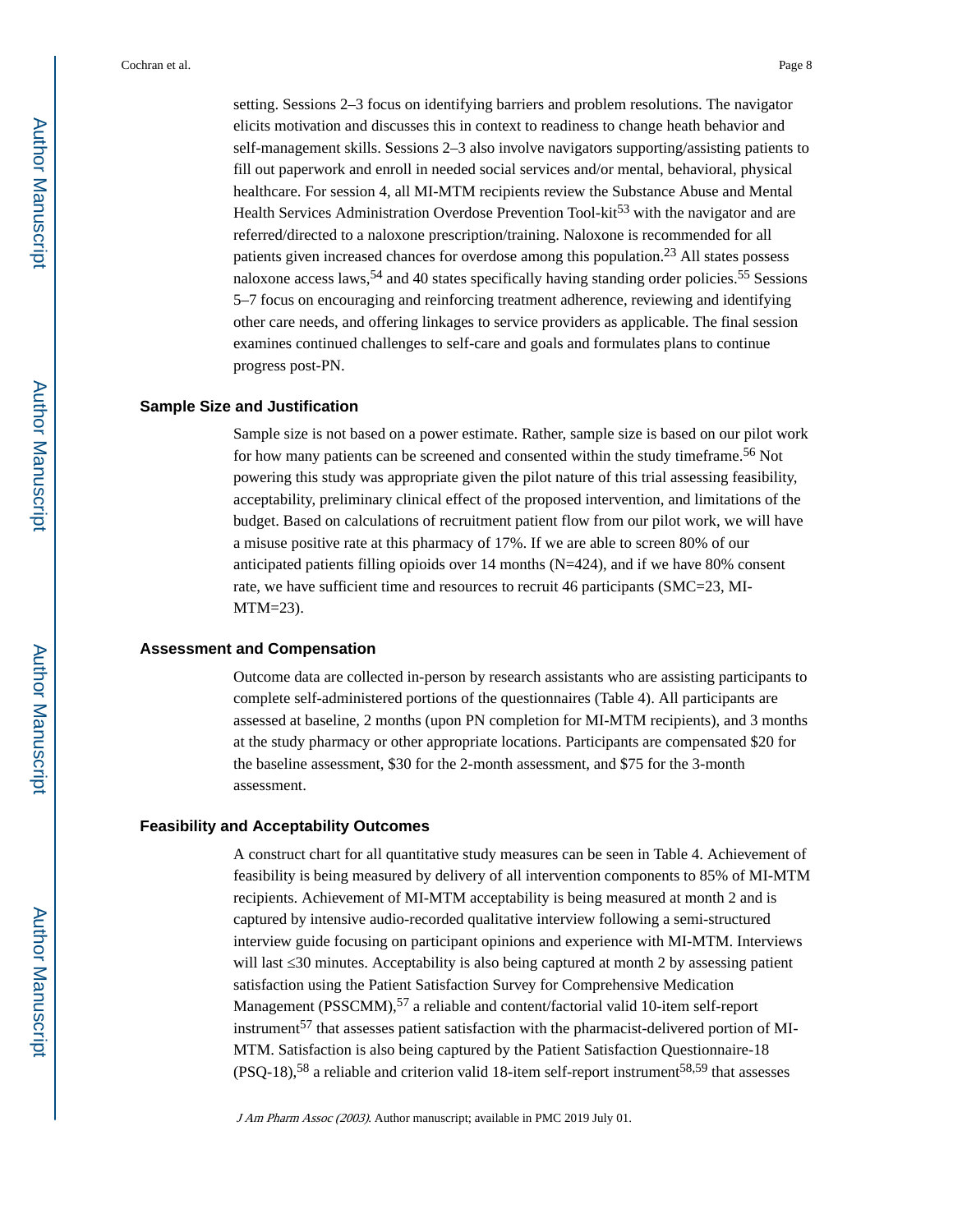satisfaction with PN services. We have adapted the PSQ-18 by exchanging provider terminology to reflect PN. Last, acceptability is being assessed by MI-MTM recipient retention (85%) at study completion.

#### **Clinical Outcomes**

Preliminary clinical effect for eliminating opioid medication misuse and increasing participant self-management activation for comorbid health conditions that increase risk for misuse is being assessed at the baseline and at 2- and 3-month follow ups. Opioid medication misuse elimination is being captured by the Prescription Opioid Misuse Index (i.e., POMI; Table 1), a 6-item criterion valid and reliable measure that assesses prescription opioid misuse behaviors and opioid medication misuse (sensitivity=0.82; specificity=0.92).  $22$  Additionally, we are capturing participant adherence to their prescribed opioid regimen at each study time point with the reliable and criterion valid 8-item Opioid Compliance Checklist (OCC). 60 Increases in self-management activation for concomitant health issues that elevate risk for misuse are captured by the Patient Activation Measure (PAM), a 10-item content and criterion valid measure with demonstrated reliability.<sup>61</sup> PAM constructs include patient beliefs that self-management activation is important, confidence to take action, taking action, and remaining activated despite stress.<sup>61</sup> In addition to these main outcomes, we are collecting validated measures of physical and behavioral health conditions, service utilization, and medication use across the study time points in order to adjust multivariate models (Table 4)

#### **Analyses**

Our measure of feasibility (i.e., session delivery) will be analyzed by calculating the total number of participants who completed all MI-MTM sessions divided by total number of MI-MTM participants. For acceptability, intensive qualitative interviews will be analyzed by a 2 cycle open coding process,  $62$  in which cycle-1 will review the content of all interviews and then develop a coding scheme. Cycle-2 will involve applying the coding scheme to the interviews during a second review extracting themes.<sup>63</sup> All coding will occur directly on audio files using qualitative data management software. Acceptability will also be analyzed by assessing patient satisfaction with the pharmacist and navigator interventions reported on the PSSCMM and PSQ-18. These measures will be analyzed by calculating frequencies of responses, measures of central tendency, and proportions. Finally, acceptability will be analyzed by calculating number of recipients retained at 3 months divided by number of consented recipients.

To analyze preliminary study effect, we will conduct an a priori intent-to-treat analysis of the longitudinal data using generalized linear mixed models. A multilevel framework is optimal for longitudinal clinical trials and allows for flexible treatment of time where change in a putative outcome may be nonlinear, or may accelerate or decelerate at different rates across time.64 We will specifically compare the difference between participants receiving MI-MTM versus SMC on the opioid misuse (POMI), opioid adherence (OCC), and self-management activation (PAM) outcomes. For testing a preliminary clinical effect across the three time points between groups at an alpha level of 0.05 for each outcome, we have 80% power to detect a large effect of 0.39, f-squared.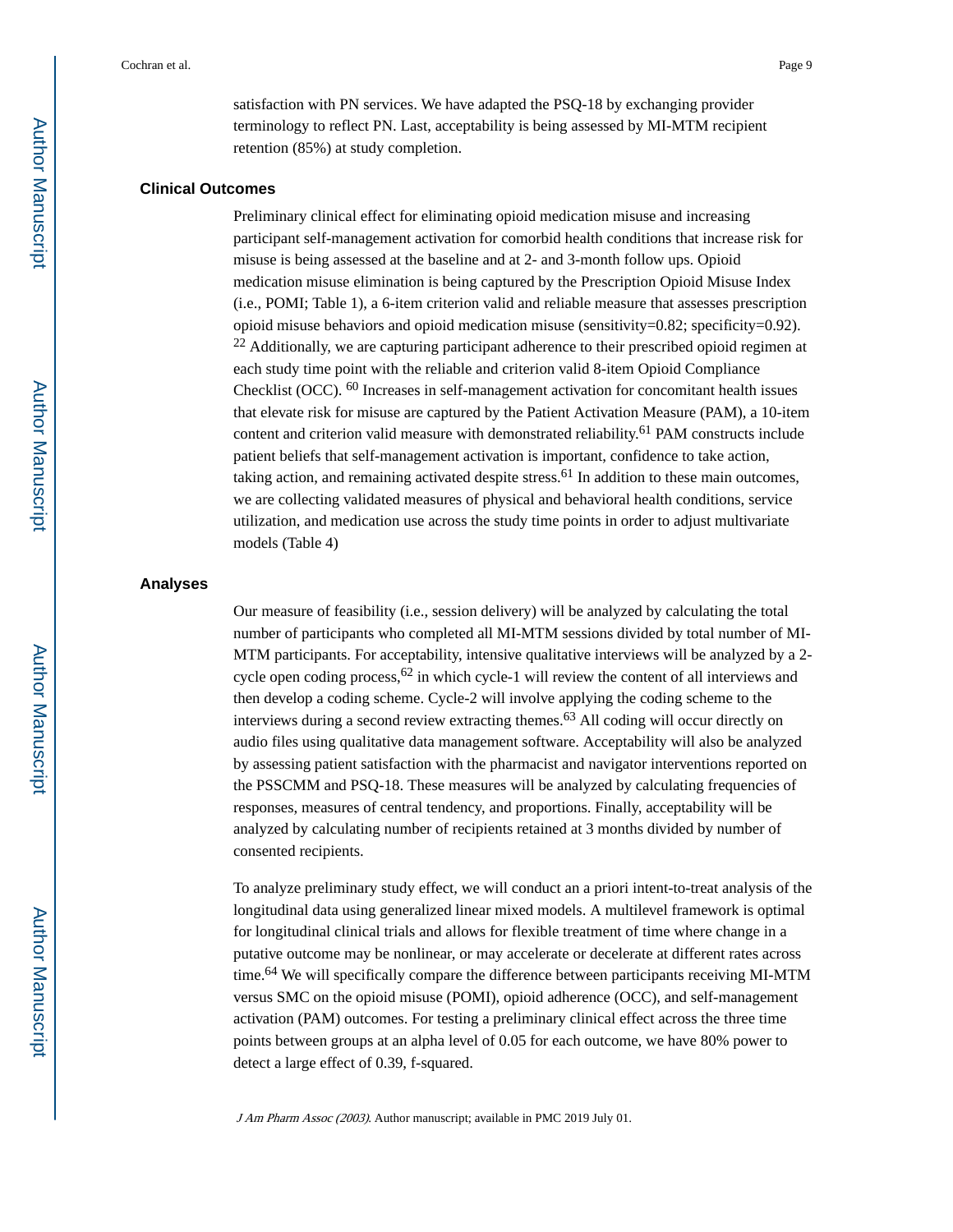#### **Results**

This study is currently recruiting and results are forthcoming.

#### **Discussion**

The opioid medication epidemic continues to have a major impact on public health in the US.65 The current study represents a critical advancement for community pharmacy and will demonstrate feasibility, acceptability, and preliminary effect of a pharmacist and patient navigator delivered integrated health intervention for patients who misuse their opioid medications. Currently, an evidence-based protocol does not exist to guide clinical practice for engaging community pharmacy patients with opioid medication misuse and concomitant health conditions associated with misuse risk. Study findings will be the foundation for future research to establish this model of practice.

Subsequent research projects will advance the current project in four important ways. The first advancement will be to implement a future study testing MI-MTM within a fully powered multisite trial framework in order to extend the external validity of the intervention. Second, a multisite design will also allow for a greater number of patients to be recruited into the study in order to fully power analyses to detect change within and between intervention groups. Understandably, a single site trial might be the logical next step for demonstrating internal validity of the intervention; however, based on our experience, a single community pharmacy site likely would not have the capability within the pharmacy workflow and patient volume to reach adequate enrollment numbers. Third, with greater power to detect differences between groups, dismantling study designs could also be subsequently employed to observe the incremental effects of the pharmacist and the PN portions of the intervention. Finally, future larger scale studies would allow for appropriate measures to answer questions of cost effectiveness. By addressing these questions of efficacy and effectiveness, these data will consequently set the stage for implementation research.

While the current clinical trial will provide the initial evidence for further and larger scale testing of intervention efficacy, future questions that will need to be addressed are workforce training and how MI-MTM will fit into current payment models for community pharmacy. Regarding training, future research will be required to better understand the methods and requirements to successfully prepare the workforce for engaging in such efforts. Fortunately, given large-scale efforts, such as those led by federal agencies, for substance use intervention trainings across the health professions (that have included pharmacy), 66 such training models likely would be applicable in the case of MI-MTM. We acknowledge that MTM already occurs regularly and is reimbursed by Medicare and some private insurers.<sup>31</sup> However, need for these services is often identified by payers and transmitted to pharmacists. Conversely, in our model, the pharmacist is working proactively to identify patients without initial prompting from payers. While no reason exists why payers could not move to support proactive pharmacist screening and billing for services, having payers work to identify potential misuse among patients via claims analyses $2.8$  and subsequently transmitting need for MI-MTM services to pharmacists could likely be a feasible approach incorporated into our current model.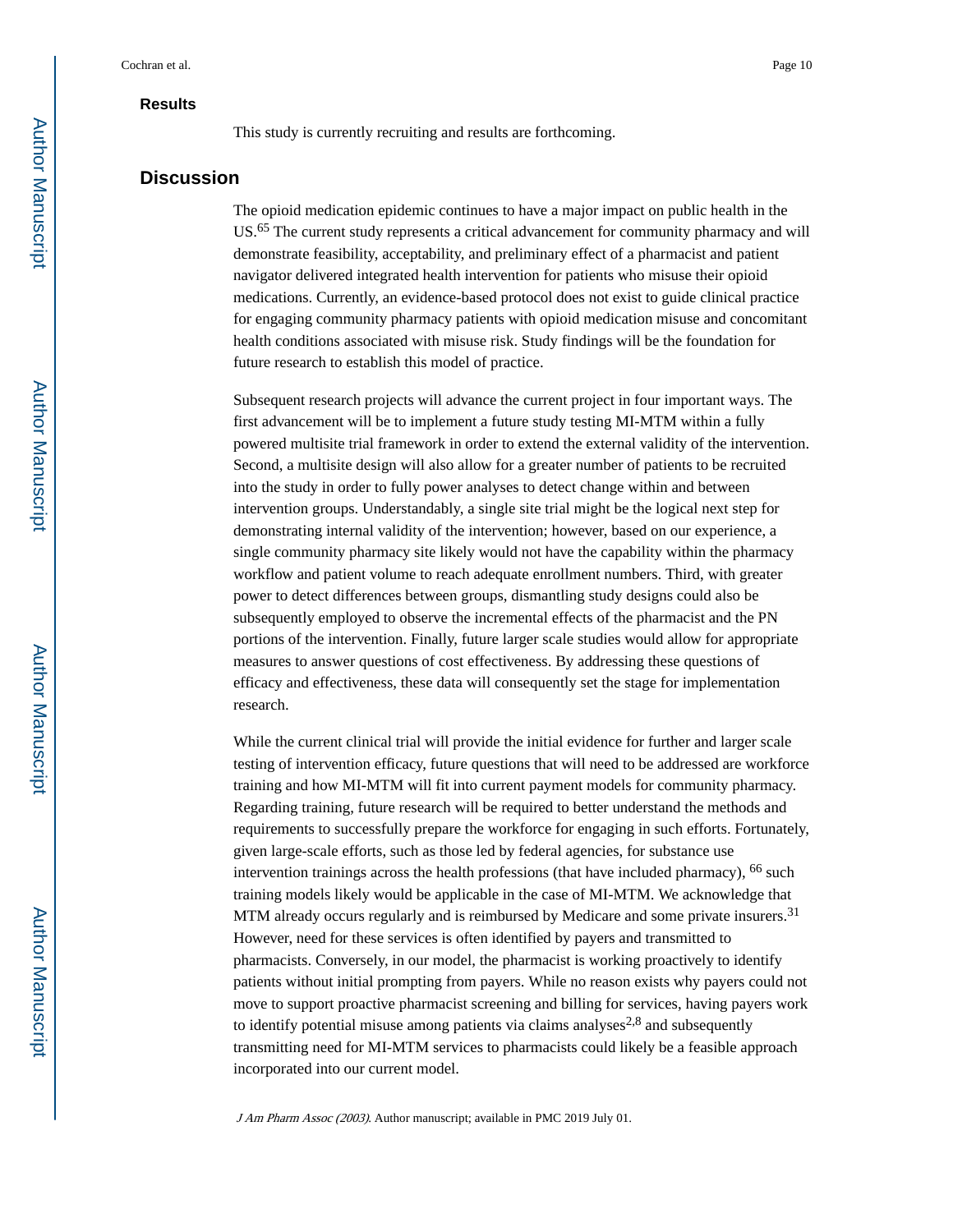In addition to pharmacist actions within our intervention, another crucial aspect of financial stability and scalability of the intervention following implementation will be the navigation portion of this model. The navigation portion of the MI-MTM intervention was intentionally selected to be delivered via telephone. This decision was made in order to simulate telephone-based services health insurance plan enrollees may receive, which could possibly be paid for in practice through care management or care coordination codes. Such considerations for payment necessarily should be addressed as this work moves forward.

### **Conclusion**

The current study signifies an important advancement both for community pharmacy and for the national response to the current opioid epidemic. This single-blinded randomized clinical trial is incorporating a pharmacy-based integrated care model for opioid medication misuse among community pharmacy patients. The results of this study will provide necessary foundational data that will permit further testing of this intervention model in a larger multisite clinical trial. Importantly, these results will provide needed monitoring and health care improvement for patients who otherwise may be overlooked within community pharmacy and that have elevated risks for adverse medication events, including addiction and overdose.

## **Acknowledgments**

**Funding support:** This project was supported by a grant from the National Institute on Drug Abuse (R21DA043735 01)

#### **References**

- 1. SAMHSA. Results from the 2015 National Survey on Drug Use and Health: Detailed Tables. Rockville, MD: Center for Behavioral Health Statistics and Quality, Substance Abuse and Mental Health Services Administration, U.S. Department of Health and Human Services; 2015.
- 2. Sullivan MD, Edlund MJ, Fan M-Y, Devries A, Brennan Braden J, Martin BC. Risks for possible and probable opioid misuse among recipients of chronic opioid therapy in commercial and medicaid insurance plans: The TROUP Study. Pain. 2010; 150(2):332–339. [PubMed: 20554392]
- 3. Knisely JS, Wunsch MJ, Cropsey KL, Campbell ED. Prescription Opioid Misuse Index: A brief questionnaire to assess misuse. J Subst Abuse Treat. 2008; 35(4):380–386. [PubMed: 18657935]
- 4. White AG, Birnbaum HG, Schiller M, Tang J, Katz NP. Analytic models to identify patients at risk for prescription opioid abuse. Am J Manag Care. 2009; 15(12):897–906. [PubMed: 20001171]
- 5. Becker WC, Sullivan LE, Tetrault JM, Desai RA, Fiellin DA. Non-medical use, abuse and dependence on prescription opioids among U.S. adults: Psychiatric, medical and substance use correlates. Drug Alcohol Depend. 2008; 94(1):38–47. [PubMed: 18063321]
- 6. Amari E, Rehm J, Goldner E, Fischer B. Nonmedical prescription opioid use and mental health and pain comorbidities: a narrative review. Can J Psychiatry. 2011; 56(8):495. [PubMed: 21878161]
- 7. Hudson TJ, Edlund MJ, Steffick DE, Tripathi SP, Sullivan MD. Epidemiology of regular prescribed opioid use: results from a national, population-based survey. J Pain Symptom Manage. 2008; 36(3): 280–288. [PubMed: 18619768]
- 8. Cochran G, Gordon AJ, Lo-Ciganic WH, et al. An Examination of Claims-based Predictors of Overdose from a Large Medicaid Program. Med Care. 2017; 55(3):291–298. [PubMed: 27984346]
- 9. Piper LE. Patient service navigator: improving quality and services and reducing cost under the Affordable Care Act. Health Care Manag. 2014; 33(1):47–52.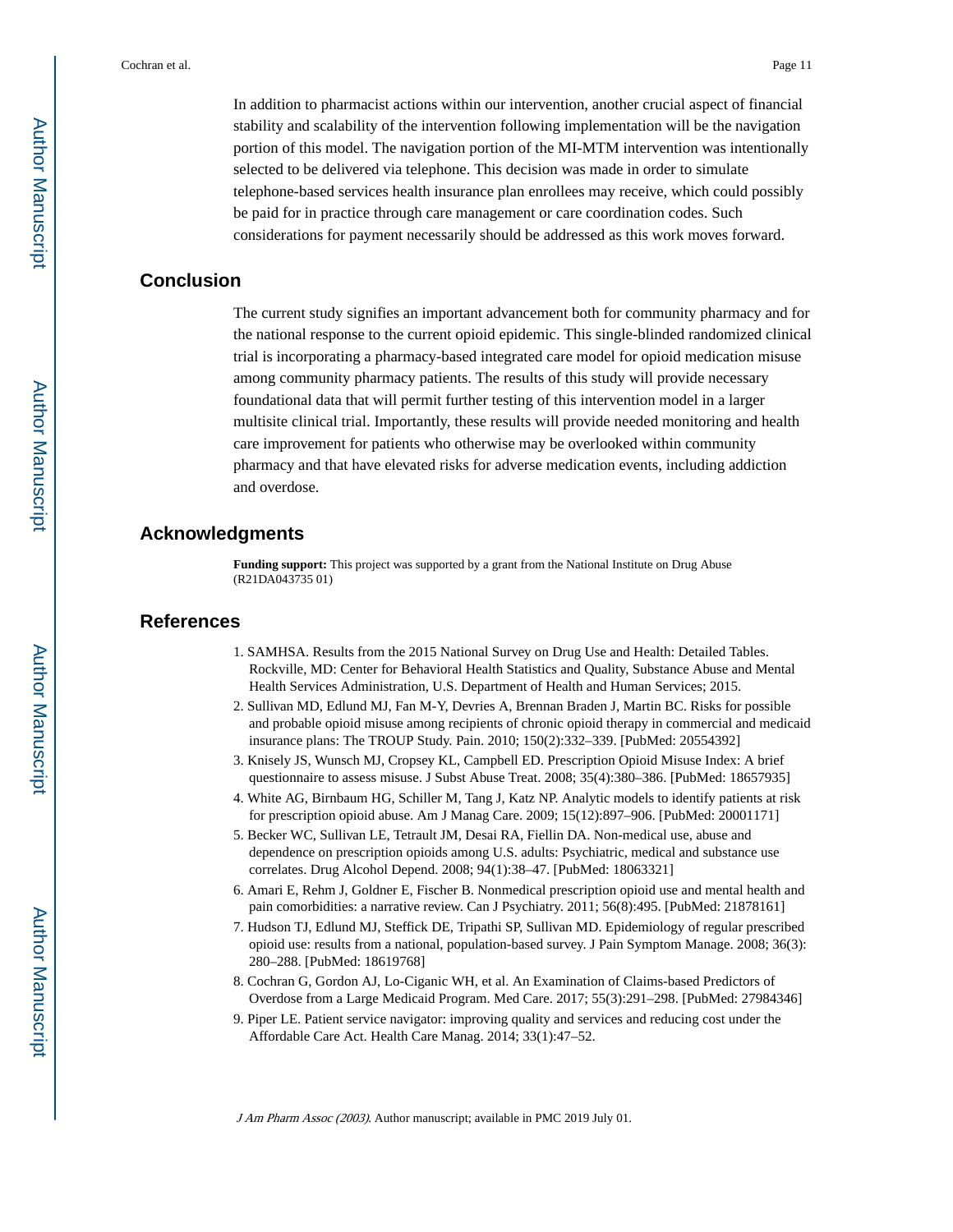- 10. Kelly E, Fulginiti A, Pahwa R, Tallen L, Duan L, Brekke JS. A pilot test of a peer navigator intervention for improving the health of individuals with serious mental illness. Community Ment Health J. 2014; 50(4):435–446. [PubMed: 23744292]
- 11. Inciardi JA, Surratt HL, Kurtz SP, Cicero TJ. Mechanisms of Prescription Drug Diversion Among Drug-Involved Club- and Street-Based Populations. Pain Med. 2007; 8(2):171–183. [PubMed: 17305688]
- 12. Cicero T, Kurtz S, Surratt H, et al. Multiple Determinants of Specific Modes of Prescription Opioid Diversion. J Drug Issues. 2011; 41(2):283–304. [PubMed: 22287798]
- 13. CDC. Select features of state pharmacist collaborative practice laws. Atlanta, GA: US Department of Health and Human Services, Centers for Disease Control and Prevention; 2013.
- 14. Chain Drug Stores N. 2011–2012 Chain Pharmacy Industry Profile. Alexandria, VA: National Association of Chain Drug Stores; 2011.
- 15. Riffkin, R. [Accessed May 17, 2016] Americans Rate Nurses Highest on Honesty, Ethical Standards. 2014.<http://www.webcitation.org/6hZbvKPDQ>
- 16. Dhital R, Whittlesea CM, Norman IJ, Milligan P. Community pharmacy service users' views and perceptions of alcohol screening and brief intervention. Drug Alcohol Rev. 2010; 29(6):596–602. [PubMed: 20973842]
- 17. Peacock G, Kidd R, Rahman A. Patient care services in independent community pharmacies: A descriptive report. J Am Pharm Assoc. 47(6):768a–771a.
- 18. Cochran G, Field C, Lawson K, Erickson C. Pharmacists' knowledge, attitudes and beliefs regarding screening and brief intervention for prescription opioid abuse: a survey of Utah and Texas pharmacists. J Pharm Health Serv Res. 2013; 4(2):71–79.
- 19. Cochran G, Field C, Lawson K. Pharmacists Who Screen and Discuss Opioid Misuse With Patients: Future Directions for Research and Practice. J Pharm Pract. 2014
- 20. Cochran G, Bacci JL, Ylioja T, et al. Prescription opioid use: Patient characteristics and misuse in community pharmacy. J Am Pharm Assoc. 2016; 56(3):248–256. e246.
- 21. SAMHSA. Substate Estimates of Substance Use and Mental Illness from the 2012–2014 NSDUH: Results and Detailed Tables. Rockville, MD: Substance Abuse and Mental Health Services Administration; 2016.
- 22. Knisely JS, Wunsch MJ, Cropsey KL, Campbell ED. Prescription Opioid Misuse Index: a brief questionnaire to assess misuse. J Subst Abuse Treat. 2008; 35(4):380–386. [PubMed: 18657935]
- 23. Cochran G, Gordon AJ, Lo-Ciganic WH, et al. An Examination of Claims-based Predictors of Overdose from a Large Medicaid Program. Med Care. 2016; 55(3):291–298.
- 24. Cochran G, Bacci JL, Ylioja T, et al. Prescription opioid use: Patient characteristics and misuse in community pharmacy. J Am Pharm Assoc. 2016; 56(3):248–256.
- 25. CMS. Drug diversion toolkit: Patient counseling-a pharmacist's responsibility to ensure compliance. Nov, 2014. [http://www.cms.gov/Medicare-Medicaid-Coordination/Fraud-Prevention/](http://www.cms.gov/Medicare-Medicaid-Coordination/Fraud-Prevention/Medicaid-Integrity-Education/Provider-Education-Toolkits/Downloads/drugdiversion-patientcounseling-111414.pdf) [Medicaid-Integrity-Education/Provider-Education-Toolkits/Downloads/drugdiversion](http://www.cms.gov/Medicare-Medicaid-Coordination/Fraud-Prevention/Medicaid-Integrity-Education/Provider-Education-Toolkits/Downloads/drugdiversion-patientcounseling-111414.pdf)[patientcounseling-111414.pdf](http://www.cms.gov/Medicare-Medicaid-Coordination/Fraud-Prevention/Medicaid-Integrity-Education/Provider-Education-Toolkits/Downloads/drugdiversion-patientcounseling-111414.pdf)
- 26. Cochran G, Gordon AJ, Field C, et al. Developing a framework of care for opioid medication misuse in community pharmacy. Res Social Adm Pharm. 2016; 12(2):293–301. [PubMed: 26048710]
- 27. Wingood GM, DiClemente RJ. The ADAPT-ITT Model: A Novel Method of Adapting Evidence-Based HIV Interventions. JAIDS Journal of Acquired Immune Deficiency Syndromes. 2008; (47 Suppl 1):S40–S46. The First National Scientific Meeting of the Social and Behavioral Science Research Network(Supplement 1). [PubMed: 18301133]
- 28. Miller, W., Rollnick, S. Motivational Interviewing: Helping People Change, 3rd Edition. 3. New York: Guilford; 2013.
- 29. Borrelli B. The Assessment, Monitoring, and Enhancement of Treatment Fidelity In Public Health Clinical Trials. J Public Health Dent. 2011; 71(s1):S52–S63.
- 30. Sheidow AJ, Donohue BC, Hill HH, Henggeler SW, Ford JD. Development of an Audio-Tape Review System for Supporting Adherence to an Evidence-Based Treatment. Prof Psychol Res Pr. 2008; 39(5):553–560. [PubMed: 20333270]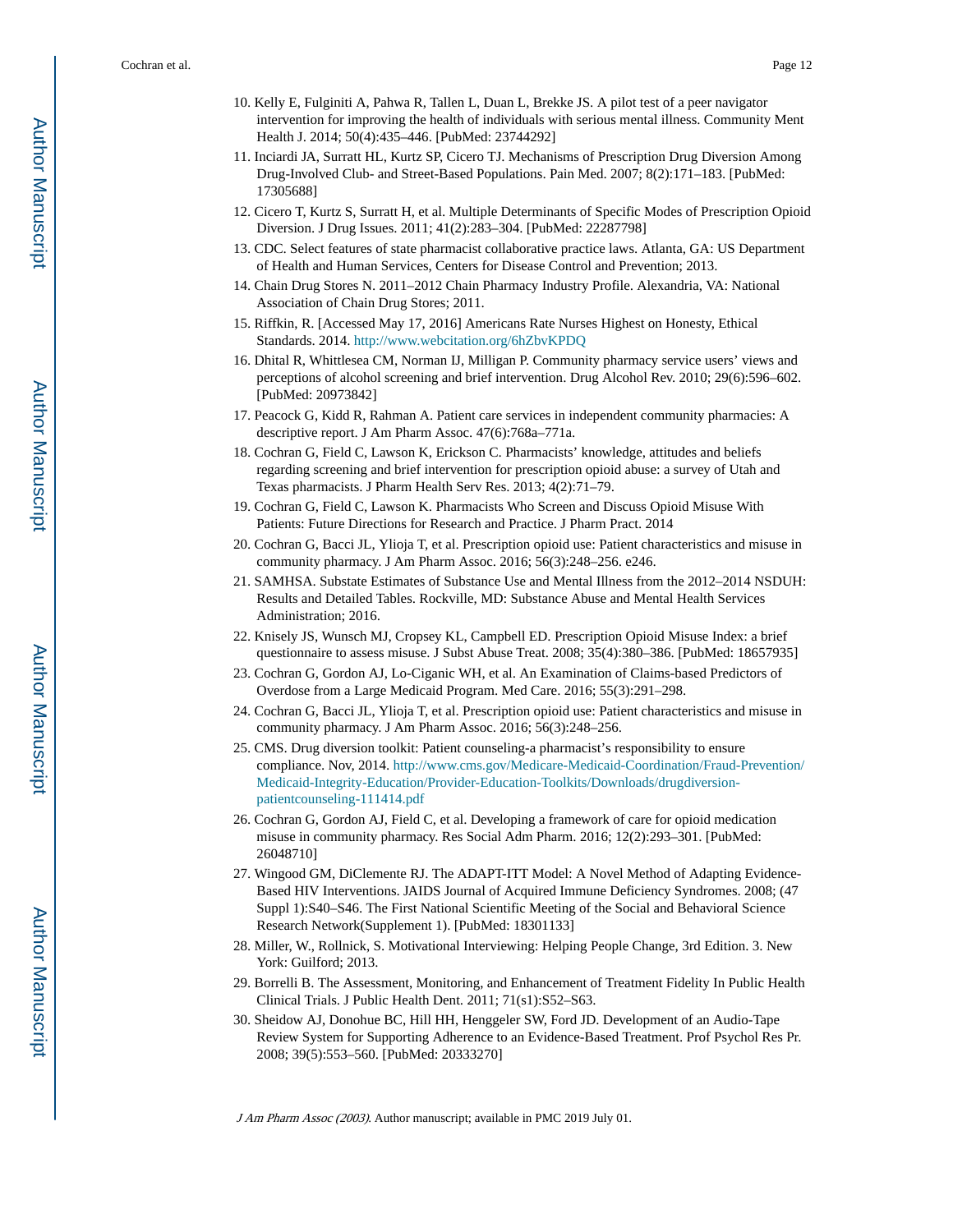- 31. Perlroth, D., Marrufo, G., Montesinos, A., et al. Medication Therapy Management in Chronically Ill Populations: Final Report. Burlingame, CA: Acumen, LLC; 2013.
- 32. APhANACDSF. Medication therapy management in pharmacy practice: Core elements of an MTM service model (version 2.0). J Am Pharm Assoc. 2008; 48:341–353.
- 33. Bluml BM. Definition of medication therapy management: development of professionwide consensus. J Am Pharm Assoc. 2005; 45(5):566–572.
- 34. Viswanathan M, Kahwati LC, Golin CE, et al. Medication therapy management interventions in outpatient settings: A systematic review and meta-analysis. JAMA Intern Med. 2015; 175(1):76– 87. [PubMed: 25401788]
- 35. American Pharmacists Association and National Association of Chain Drug Stores Foundation. Medication Therapy Management in Pharmacy Practice: Core Elements of an MTM Service Model, 2.0. Washington DC: American Pharmacists Association and National Association of Chain Drug Stores Foundation; 2008.
- 36. SAMHSA. [Accessed August 29, 2016] Coding for Screening and Brief Intervention Reimbursement. 2015. <http://www.samhsa.gov/sbirt/coding-reimbursement>
- 37. Cochran G, Field C. Brief Intervention and Social Work: A Primer for Practice and Policy. Soc Work Public Health. 2013; 28(3–4):248–263. [PubMed: 23731418]
- 38. Strobbe S. Prevention and screening, brief intervention, and referral to treatment for substance use in primary care. Prim Care. 2014; 41(2):185–213. [PubMed: 24830605]
- 39. Beich A, Thorsen T, Rollnick S. Screening in brief intervention trials targeting excessive drinkers in general practice: systematic review and meta-analysis. BMJ. 2003; 327(7414):536–540. [PubMed: 12958114]
- 40. Bertholet N, Daeppen J-B, Wietlisbach V, Fleming M, Burnand B. Reduction of Alcohol Consumption by Brief Alcohol Intervention in Primary Care: Systematic Review and Metaanalysis. Arch Intern Med. 2005; 165(9):986–995. [PubMed: 15883236]
- 41. Humeniuk R, Ali R, Babor T, et al. A randomized controlled trial of a brief intervention for illicit drugs linked to the Alcohol, Smoking and Substance Involvement Screening Test (ASSIST) in clients recruited from primary health-care settings in four countries. Addiction. 2012; 107(5):957– 966. [PubMed: 22126102]
- 42. Zahradnik A, Otto C, Crackau B, et al. Randomized controlled trial of a brief intervention for problematic prescription drug use in non-treatment-seeking patients. Addiction. 2009; 104(1):109– 117. [PubMed: 19133895]
- 43. D'Onofrio G, O'Connor PG, Pantalon MV, et al. Emergency department-initiated buprenorphine/ naloxone treatment for opioid dependence: A randomized clinical trial. JAMA. 2015; 313(16): 1636–1644. [PubMed: 25919527]
- 44. Cook PF, Emiliozzi S, Waters C, El Hajj D. Effects of telephone counseling on antipsychotic adherence and emergency department utilization. Am J Manag Care. 2008; 14(12):841–846. [PubMed: 19067501]
- 45. Hill S, Kavookjian J. Motivational interviewing as a behavioral intervention to increase HAART adherence in patients who are HIV-positive: a systematic review of the literature. AIDS Care. 2012; 24(5):583–592. [PubMed: 22292452]
- 46. Taitel M, Jiang J, Rudkin K, Ewing S, Duncan I. The impact of pharmacist face-to-face counseling to improve medication adherence among patients initiating statin therapy. Patient Prefer Adherence. 2012; 6:323–329. [PubMed: 22563240]
- 47. Kaplan JE, Keeley RD, Engel M, Emsermann C, Brody D. Aspects of patient and clinician language predict adherence to antidepressant medication. J Am Board Fam Med. 2013; 26(4):409– 420. [PubMed: 23833156]
- 48. Barkhof E, Meijer CJ, de Sonneville LM, Linszen DH, de Haan L. The effect of motivational interviewing on medication adherence and hospitalization rates in nonadherent patients with multiepisode schizophrenia. Schizophr Bull. 2013; 39(6):1242–1251. [PubMed: 24072808]
- 49. Zingone MM, Malcolm KE, McCormick SW, Bledsoe KR. Analysis of pharmacist charges for medication therapy management services in an outpatient setting. Am J Health Syst Pharm. 2007; 64(17):1827–1831. [PubMed: 17724364]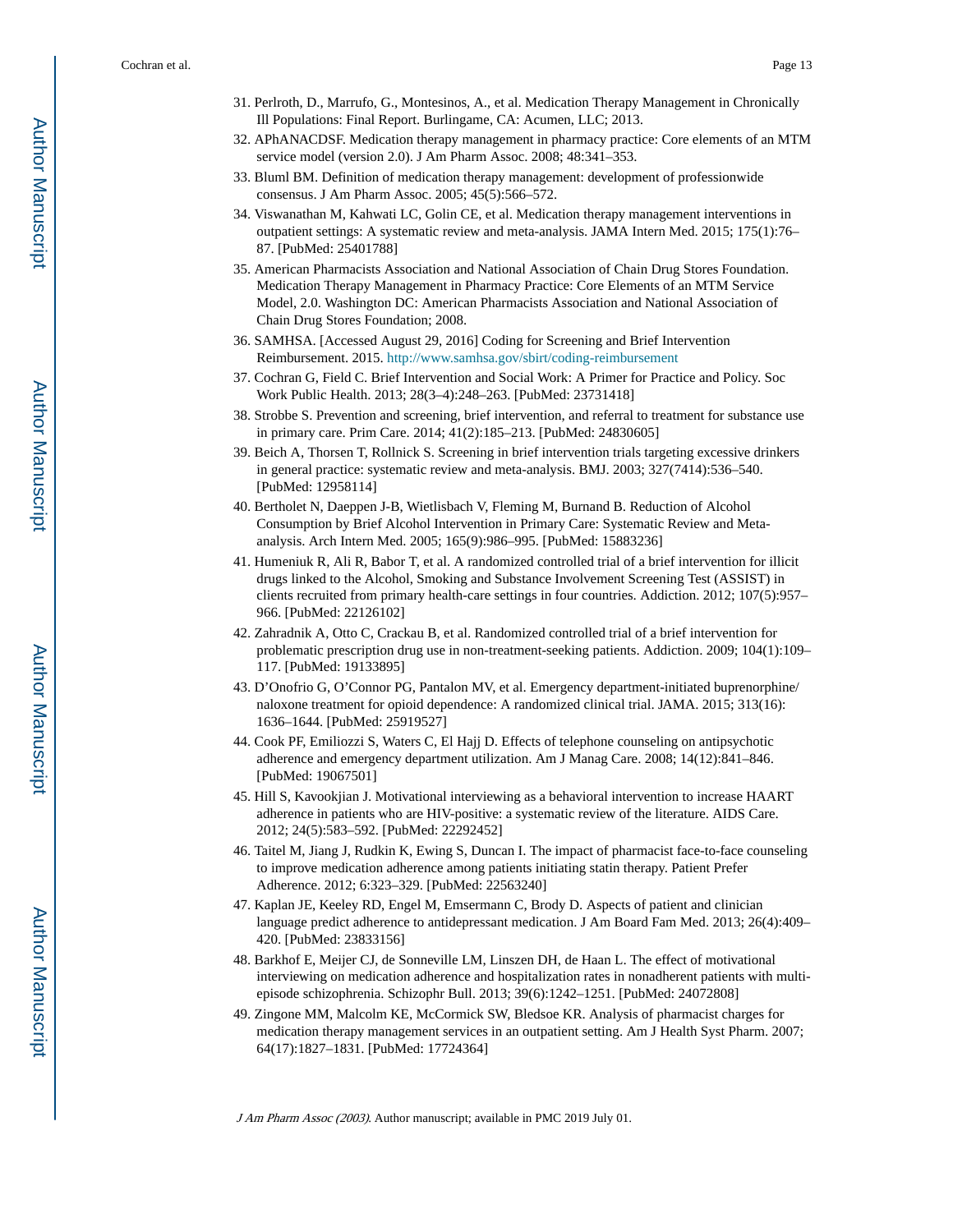- 50. Freeman HP, Rodriguez RL. History and principles of patient navigation. Cancer. 2011; 117(S15): 3537–3540. [PubMed: 21780087]
- 51. McDonald, KM., Sundaram, V., Bravata, DM., et al. Closing the quality gap: a critical analysis of quality improvement strategies. Rockville, MD: Agency for Healthcare Research and Quality; 2007.
- 52. Farrisi D, Dietz N. Patient navigation is a client-centered approach that helps to engage people in HIV care. HIV Clin. 2013; 25(1):1–3. [http://www.deltaaetc.org/hcarticles/articles%20as%20pdf/](http://www.deltaaetc.org/hcarticles/articles%20as%20pdf/winter%202013%202020articles%202020as%202020pdf/patientnavigation.pdf) [winter%202013%202020articles%202020as%202020pdf/patientnavigation.pdf](http://www.deltaaetc.org/hcarticles/articles%20as%20pdf/winter%202013%202020articles%202020as%202020pdf/patientnavigation.pdf).
- 53. SAMHSA. SAMHSA Opioid Overdose Prevention Toolkit. HHS Publication No. (SMA) 13-4742. Rockville, MD: Substance Abuse and Mental Health Services Administration; 2013.
- 54. PDAPS. [Accessed Februrary 7, 2018] Naloxone Overdose Prevention Laws. 2017. [http://](http://pdaps.org/datasets/laws-regulating-administration-of-naloxone-1501695139) [pdaps.org/datasets/laws-regulating-administration-of-naloxone-1501695139](http://pdaps.org/datasets/laws-regulating-administration-of-naloxone-1501695139)
- 55. Davis C, Carr D. State legal innovations to encourage naloxone dispensing. J Am Pharm Assoc. 2017; 57(2s):S180–s184.
- 56. Leon AC, Davis LL, Kraemer HC. The Role and Interpretation of Pilot Studies in Clinical Research. J Psychiatr Res. 2011; 45(5):626–629. [PubMed: 21035130]
- 57. Moon J, Kolar C, Brummel A, Ekstrand M, Holtan H, Rehrauer D. Development and Validation of a Patient Satisfaction Survey for Comprehensive Medication Management. J Manag Care Spec Pharm. 2016; 22(1):81–86. [PubMed: 27015055]
- 58. Thayaparan AJ, Mahdi E. The Patient Satisfaction Questionnaire Short Form (PSQ-18) as an adaptable, reliable, and validated tool for use in various settings. Med Educ Online. 2013; 18doi: 10.3402/meo.v3418i3400.21747
- 59. Marshall, G., Hays, R. The Patient Satisfaction Questionnaire Short-Form (PSQ-18). Santa Monica, CA: RAND; 1994.
- 60. Jamison RN, Martel MO, Huang CC, Jurcik D, Edwards RR. Efficacy of the Opioid Compliance Checklist to Monitor Chronic Pain Patients Receiving Opioid Therapy in Primary Care. J Pain. 2016; 17(4):414–423. [PubMed: 26705974]
- 61. Kinney RL, Lemon SC, Person SD, Pagoto SL, Saczynski JS. The association between patient activation and medication adherence, hospitalization, and emergency room utilization in patients with chronic illnesses: a systematic review. Patient Educ Couns. 2015; 98(5):545–552. [PubMed: 25744281]
- 62. Miles, MB., Huberman, AM., Saldana, J. Qualitative Data Analysis: A Methods Sourcebook. 3. Los Angeles: Sage; 2014.
- 63. Stake, RE. The art of case study research. Thousand Oaks: Sage Publications; 1995.
- 64. Cheng J, Edwards LJ, Maldonado-Molina MM, Komro KA, Muller KE. Real Longitudinal Data Analysis for Real People: Building a Good Enough Mixed Model. Stat Med. 2010; 29(4):504–520. [PubMed: 20013937]
- 65. CDC. Morbidity and Mortality Weekly Report. Vital Signs: Overdoses of Prescription Opioid Pain Relievers — United States, 1999–2008. Atlanta, GA: Centers for Disease Control and Prevention; 2011.
- 66. SAMHSA. [Accessed February 9, 2017] Screening, Brief Intervention, and Referral to Treatment (SBIRT) Grantees. 2017.<https://www.samhsa.gov/sbirt/grantees#Grantee>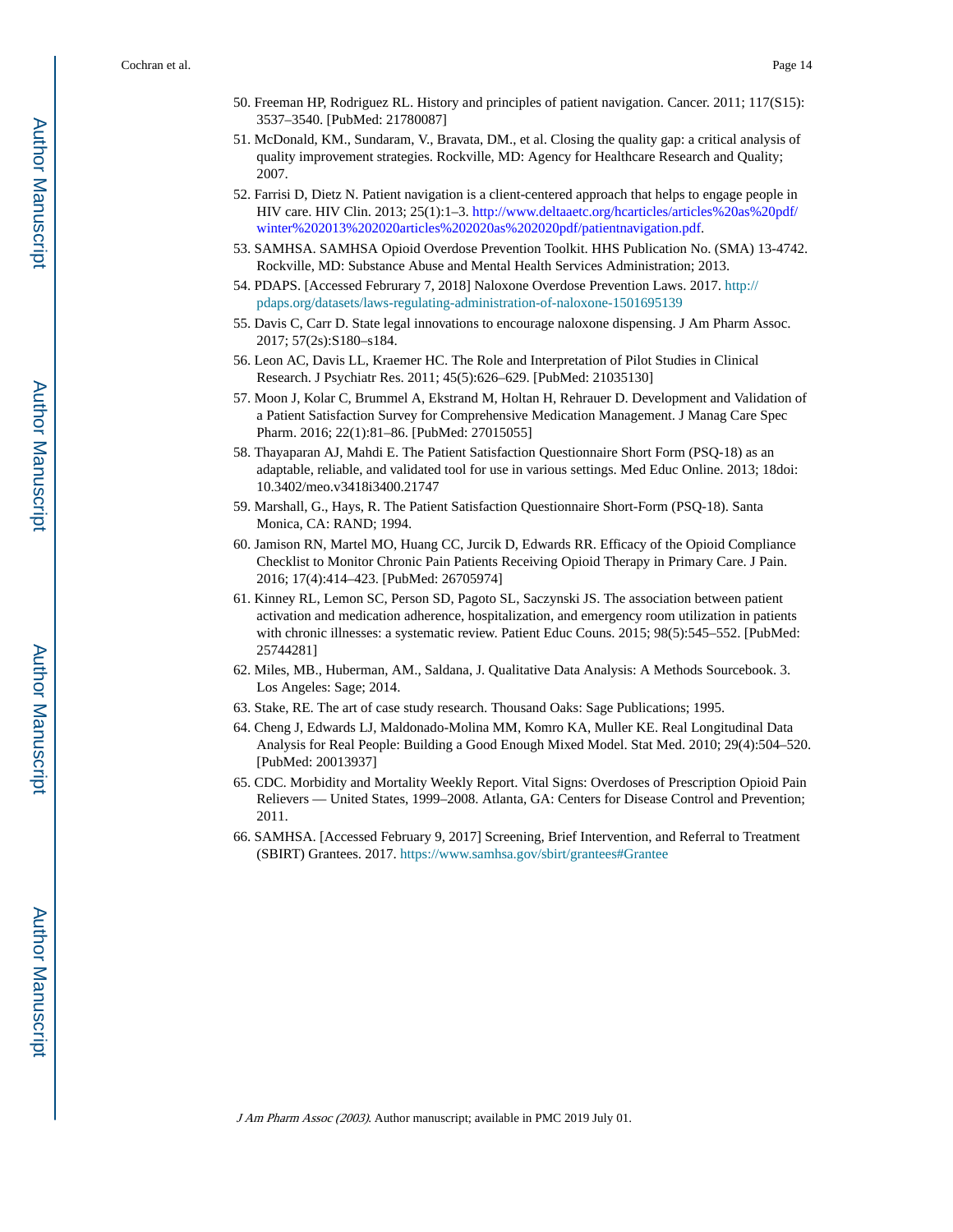## **Key Points**

#### **Background**

- **1.** Community pharmacy can play an important role for augmenting the national response to the opioid epidemic.
- **2.** Currently, an evidence-based clinical protocol does not exist to enable community pharmacists identify, engage, and refer patients with opioid mediation misuse to appropriate care.

#### **Findings**

- **1.** This paper describes the protocol for a pilot single-blinded randomized controlled trial implementing an evidence-based integrated behavioral intervention into a community pharmacy setting to address opioid medication misuse among patients.
- **2.** Study results will provide crucial foundational evidence to support this integrated care model for larger scale testing and possible future dissemination.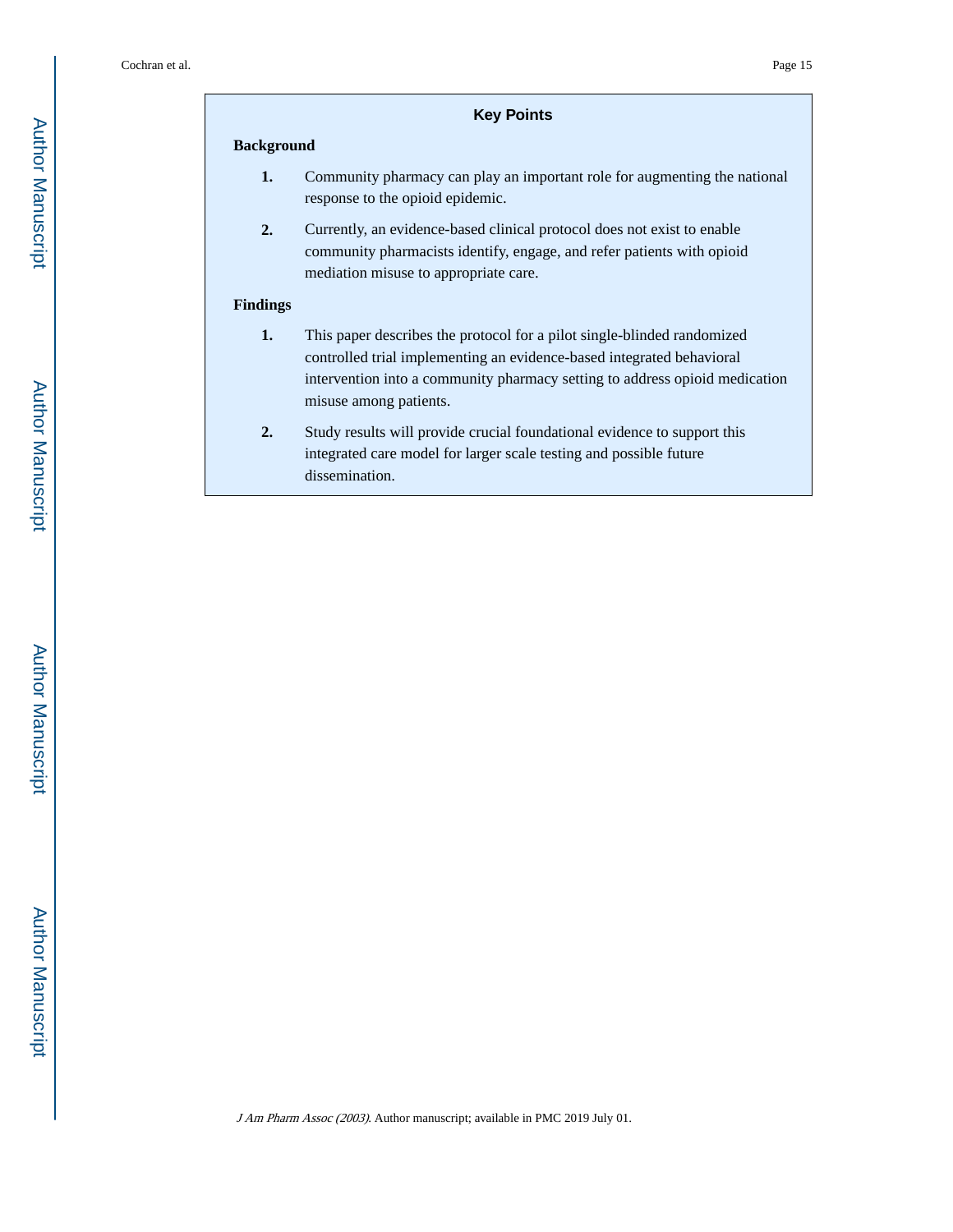#### **Table 1**

#### Items of the Prescription Opioid Misuse Index

| Item | <b>Ouestion</b>                                                                                                                               |
|------|-----------------------------------------------------------------------------------------------------------------------------------------------|
|      | Do you ever use MORE of your medication, that is, take a higher dosage, than is prescribed for you? Yes/No                                    |
| 2    | Do you ever use your medication MORE OFTEN, that is, shorten the time between dosages, than is prescribed for you? Yes/No                     |
| 3    | Do you ever need early refills for your pain medication? Yes/No                                                                               |
| 4    | Do you ever feel high or get a buzz after using your pain medication? Yes /No                                                                 |
| 5    | Do you ever take your pain medication because you are upset, using the medication to relieve or cope with problems other than pain?<br>Yes/No |
| 6    | Have you ever gone to multiple physicians including emergency room doctors, seeking more of your pain medication? Yes/No                      |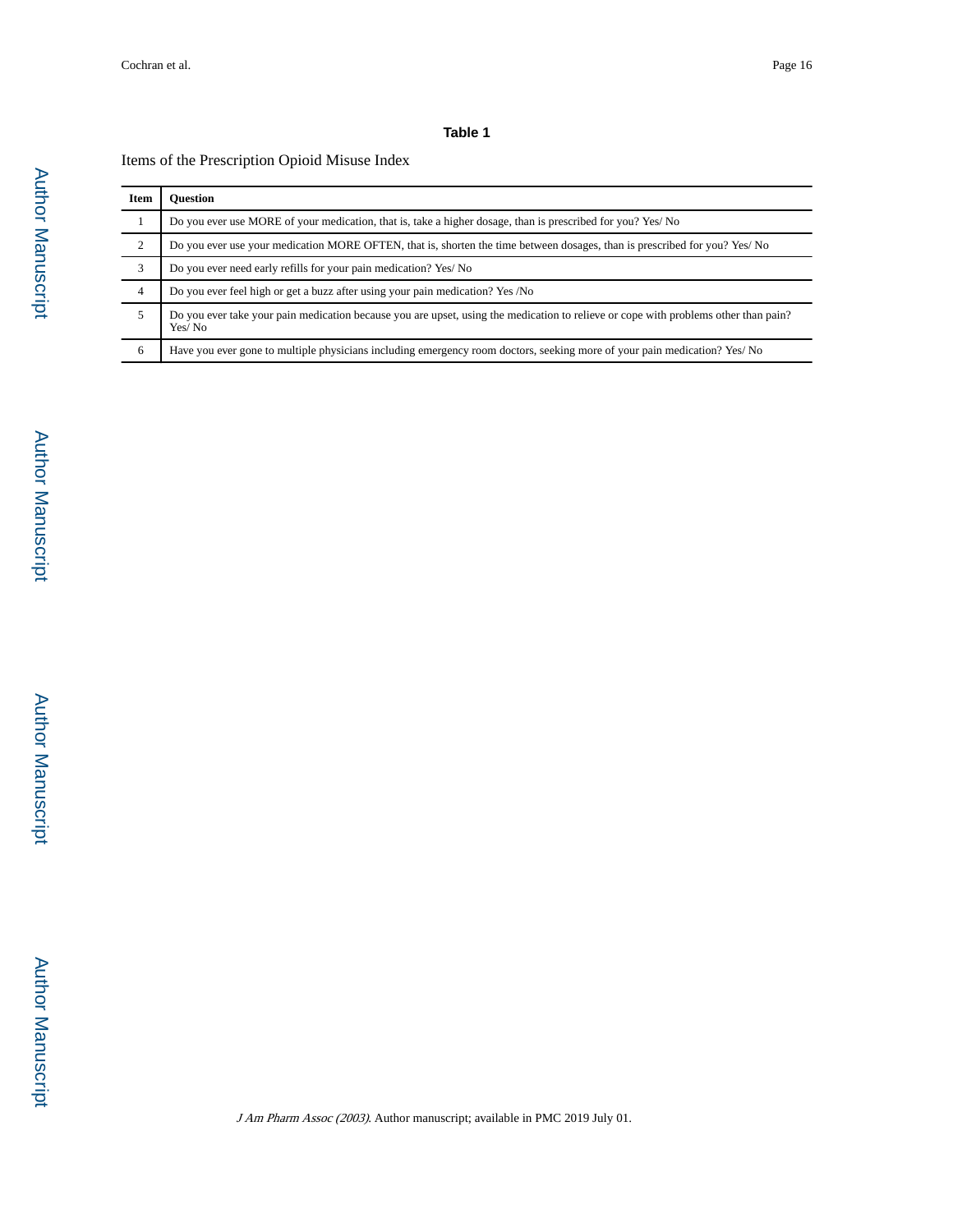#### **Table 2**

#### Study Exclusion Criteria and Rational

| <b>Exclusion Criteria</b>                                                  | <b>Rationale</b>                                                                          |
|----------------------------------------------------------------------------|-------------------------------------------------------------------------------------------|
| Pregnancy                                                                  | Given potential pre/post-natal opioid use complications among<br>pregnant women/offspring |
| Psychotic and/or manic episode in the last 30 days                         | To ensure reliability of results and consistent contact/follow up                         |
| Filling buprenorphine only                                                 | Some formulations are not indicated for pain                                              |
| Do not have a reliable landline or mobile phone                            | To ensure consistent contact/follow up                                                    |
| Cannot provide collateral contact information for 2 contact persons        | To ensure consistent contact/follow up                                                    |
| Plan to leave the area for an extended period of time in the next 3 months | To ensure consistent contact/follow up                                                    |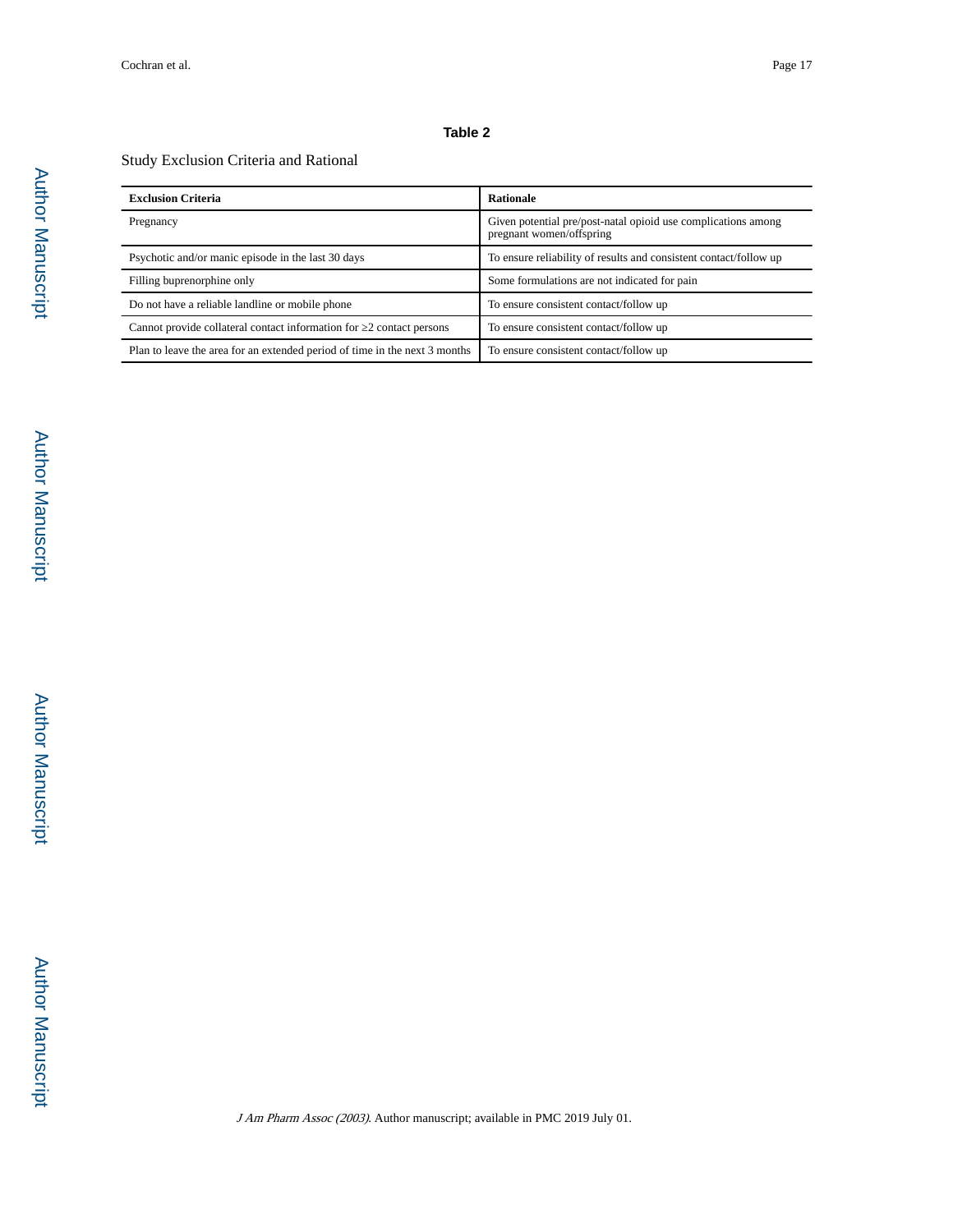#### **Table 3**

#### Overview of Brief Motivational Intervention-Medication Therapy Management

| Interventionist/<br>education | Overarching<br><b>Intervention</b><br>Component | <b>Session Content</b>                                                                                                                                                     |
|-------------------------------|-------------------------------------------------|----------------------------------------------------------------------------------------------------------------------------------------------------------------------------|
|                               |                                                 | Reviewing the opioid medication(s) being taken                                                                                                                             |
|                               | <b>Medication Therapy Management</b>            | Discussing misuse screening results                                                                                                                                        |
|                               |                                                 | Exploring behaviors indicative of misuse (e.g., early refills, taking<br>medications too often/higher dosages than prescribed)                                             |
|                               |                                                 | Identifying/documenting possible targets for adherence improvement.                                                                                                        |
| PharmD level pharmacist       |                                                 | Facilitating a non-directive discussion regarding motivation to change                                                                                                     |
|                               | <b>Brief Motivational Intervention</b>          | Discussing importance/confidence to avoid misuse                                                                                                                           |
|                               |                                                 | Assisting to resolve ambivalence towards eliminating misuse, and, if<br>appropriate                                                                                        |
|                               |                                                 | Referring to treatment, including but not limited to referral to Patient<br>Navigation                                                                                     |
|                               |                                                 | Session 1: development of therapeutic alliance/rapport and goal<br>setting.                                                                                                |
|                               | Patient Navigation and naloxone referral        | Sessions 2–3: identifying barriers and problem resolutions.                                                                                                                |
| Master's level navigator      |                                                 | Session 4: reviewing overdose prevention tool-kit and referring/<br>directing to a naloxone prescription/training.                                                         |
|                               |                                                 | Sessions 5–7: encouraging and reinforcing treatment adherence,<br>reviewing and identifying other care needs, and offering linkages to<br>service providers as applicable. |
|                               |                                                 | Session8: examines continued challenges to self-care and goals and<br>formulates plans to continue progress                                                                |